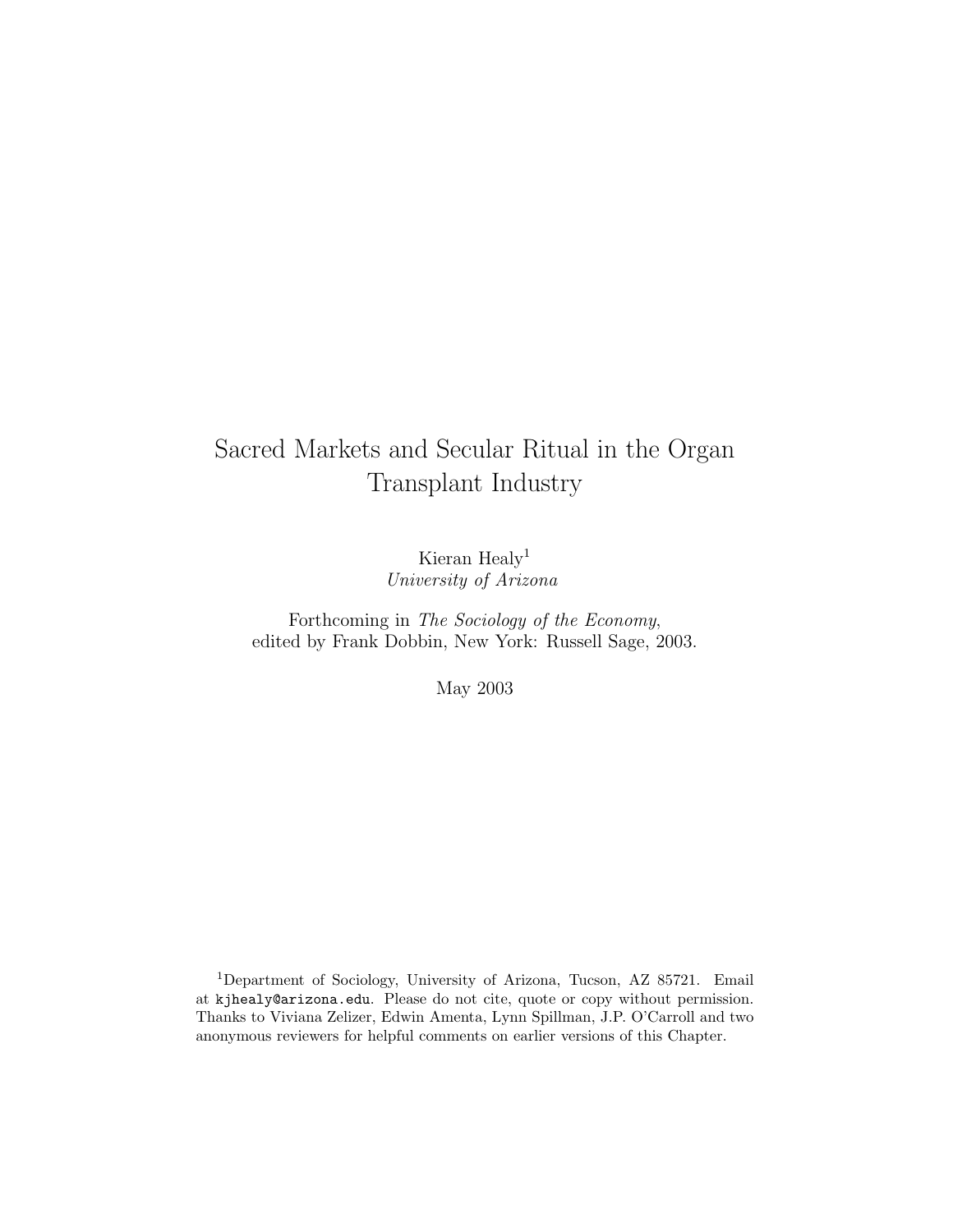### Abstract

This paper examines how the procurement and exchange of human organs has come to be understood in the U.S. over the past 20 years. Drawing on a variety of qualitative sources, I show how advocates of organ transplantation articulated and refined a cultural account of donation that described and motivated organ donation. This account, which emerged from a range of alternatives, helped solve two problems: (i) harvesting organs introduced a utilitarian calculation at the time of death, and (ii) exchanging organs threatened to place a cash value on human life. The cultural account initially stressed the sacred aspects of the exchange. As structural pressure on the system has increased, so has the possibility of commodification. This is not a simple process of "marketization", however. Instead, recent changes should should be understood in the context of organizational efforts to (i) produce viable accounts of caring and altruism and (ii) manage the expressive dimensions of money in this kind of exchange system.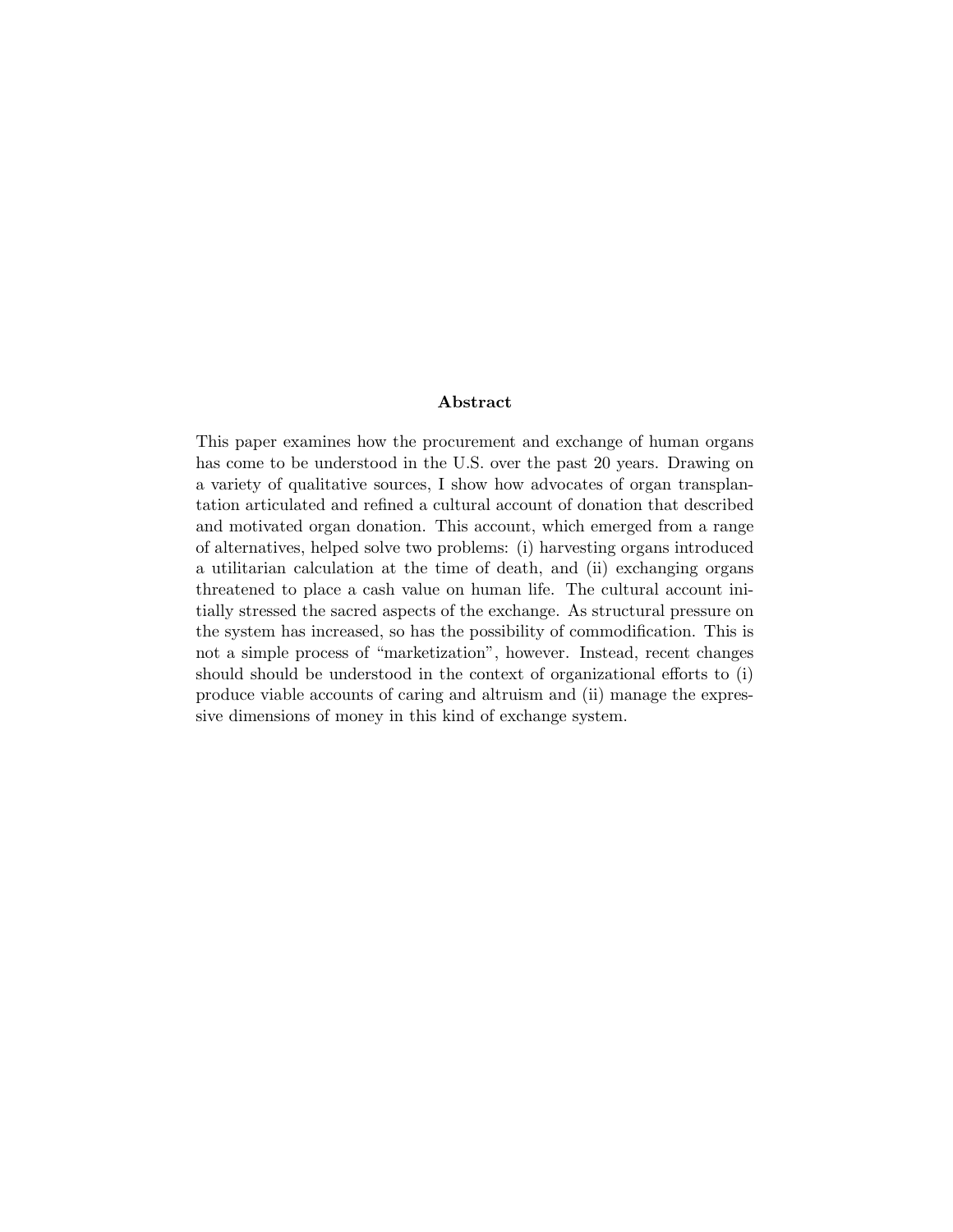# **INTRODUCTION**

This paper examines cultural aspects of the growth of organ transplantation in the United States from the 1970s to the present. During this period, organ transplantation was transformed from an experimental therapy of last resort into a common medical procedure. As a consequence, demand for human organs has increased sharply and the number of people waiting for a transplant exceeds the number of available organs by a factor of about ten. A network of Organ Procurement Organizations (OPOs) has grown up to collect and distribute organs in the United States. Along with the government and the medical profession, these organizations have worked to increase the supply, both by collecting as many organs as possible, and by convincing more people to become organ donors. Organ procurement has the potential to be controversial. The reason for this, I argue, is that the effort to procure organs for transplant crosses two sacred social boundaries. It introduces a utilitarian calculation at the time of death; and it threatens to explicitly place a cash value on human life. The former problem concerns the dividing line between the sacred and the profane. The latter difficulty has to do with the role of money in the exchange of organs.

Sociological approaches to the spread of market exchange focus on the empirical question of how market exchange is institutionalized and legitimated, how it is adapted to particular circumstances, or how it is resisted. Other chapters in this volume show that distinctive cultures of exchange may develop in explicitly profit-driven contexts. Breugger and Knorr (this volume) demonstrate the emergence of norms of trading from the ground up in electronic currency markets. Schneper and Guillen (this volume) show that hostile takeovers are not simply a matter of market opportunity or corporate law, but depend also on the institutionalization of stock trading and the prevalance of cultural individualism. Currency trading and corporate raiding are innovations within an already well-entrenched set of economic institutions. But markets may also develop for goods already governed by some other principle of exchange. This is the problem of commodification.

Discussions of commodification are most often grounded in the philo-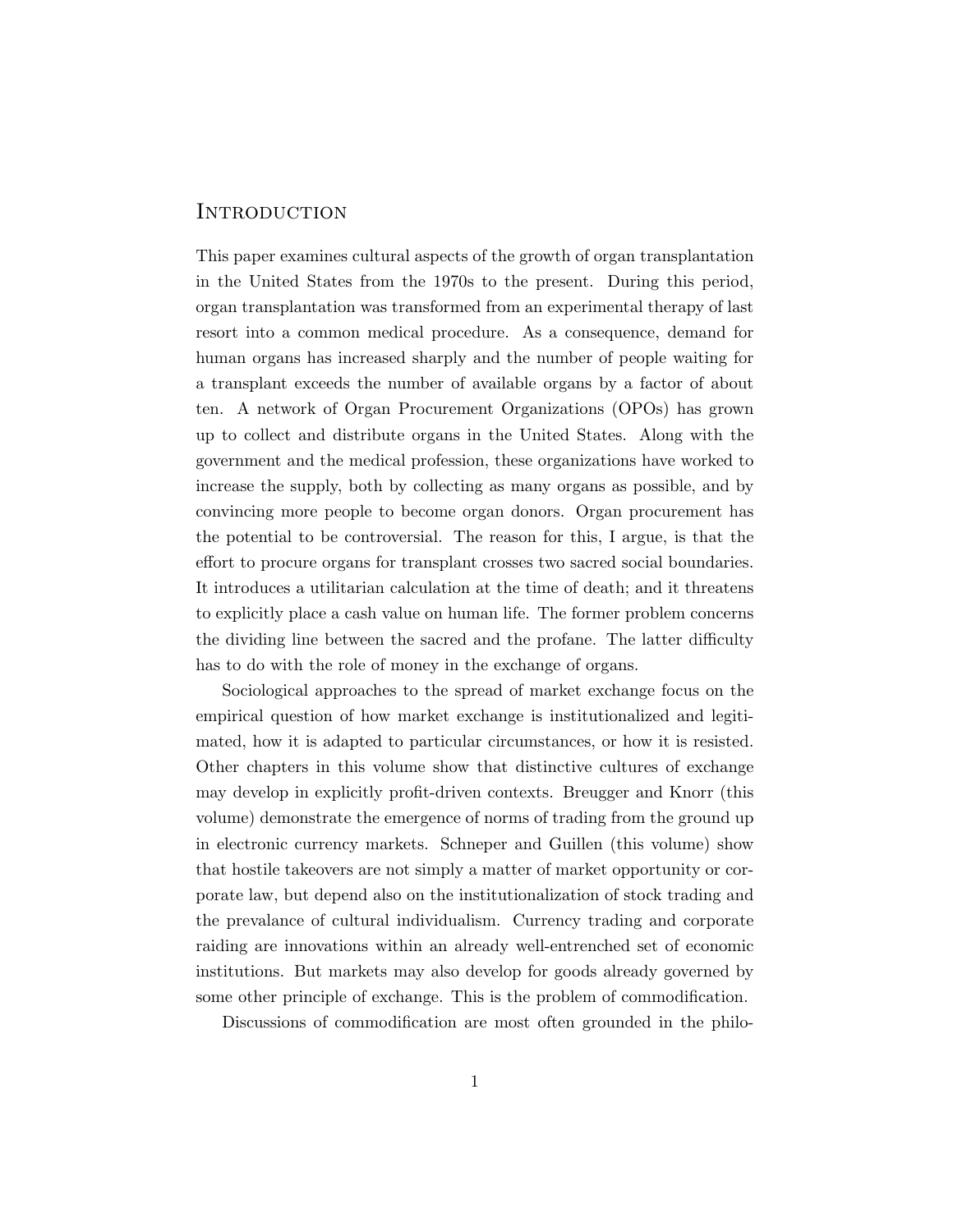sophical literature and their goal is to decide what is and is not commodifiable in general (Walzer 1983, Anderson 1993, Radin 1996). This chapter, by contrast, focuses on the cultural and organizational work involved in procuring and legitimately exchanging a potentially controversial good in practice. Standard debates about commodification tend to slough over this work, but it is central to understanding how a new, potentially threatening practice becomes morally acceptable — and indeed virtuous — over time. I argue that transplant advocates developed a specific cultural account of donation to resolve these problems. An account is a coherent body of reasons and evaluations that can be used to explain and legitimate some practice or activity (Wuthnow 1996, Scott and Lyman 1968). This account can be seen to emerge in the promotional materials and professional handbooks of OPOs, in books and memoirs about organ donation, and in the media coverage of donation issues. It amounts to a script, a set of "feeling rules" for the experience of organ donation, in Hochshild's (1985) sense. I argue that this account is prescriptive rather than descriptive: it presents the ideal experience, what one ought to feel in these circumstances rather than what many people actually experience. Evidence for this comes from the fact that advocates of organ donation tried more than one approach before settling on the current rules; themes found in earlier sources are not found in later ones; the popular account focuses on atypical cases; and documentary and interview evidence shows a much wider spectrum of feeling about organ donation than the official account suggests. This process has, in turn, made it possible to seriously consider explicitly for-profit forms of exchange in human organs which were originally beyond the pale.

The paper is divided into three parts. First, I outline the theoretical approach. I show how Viviana Zelizer's work on the life insurance industry provides the theoretical resources to approach this issue sociologically (Zelizer 1988). Second, I discuss the efforts of donor families and transplant professionals to make organ donation a worthwhile and appropriate act. I trace the development of their account of donation, and show how it has tended to rely on a particular set of arguments and stories. Third, I examine the growing importance of monetary incentives in organ procurement. I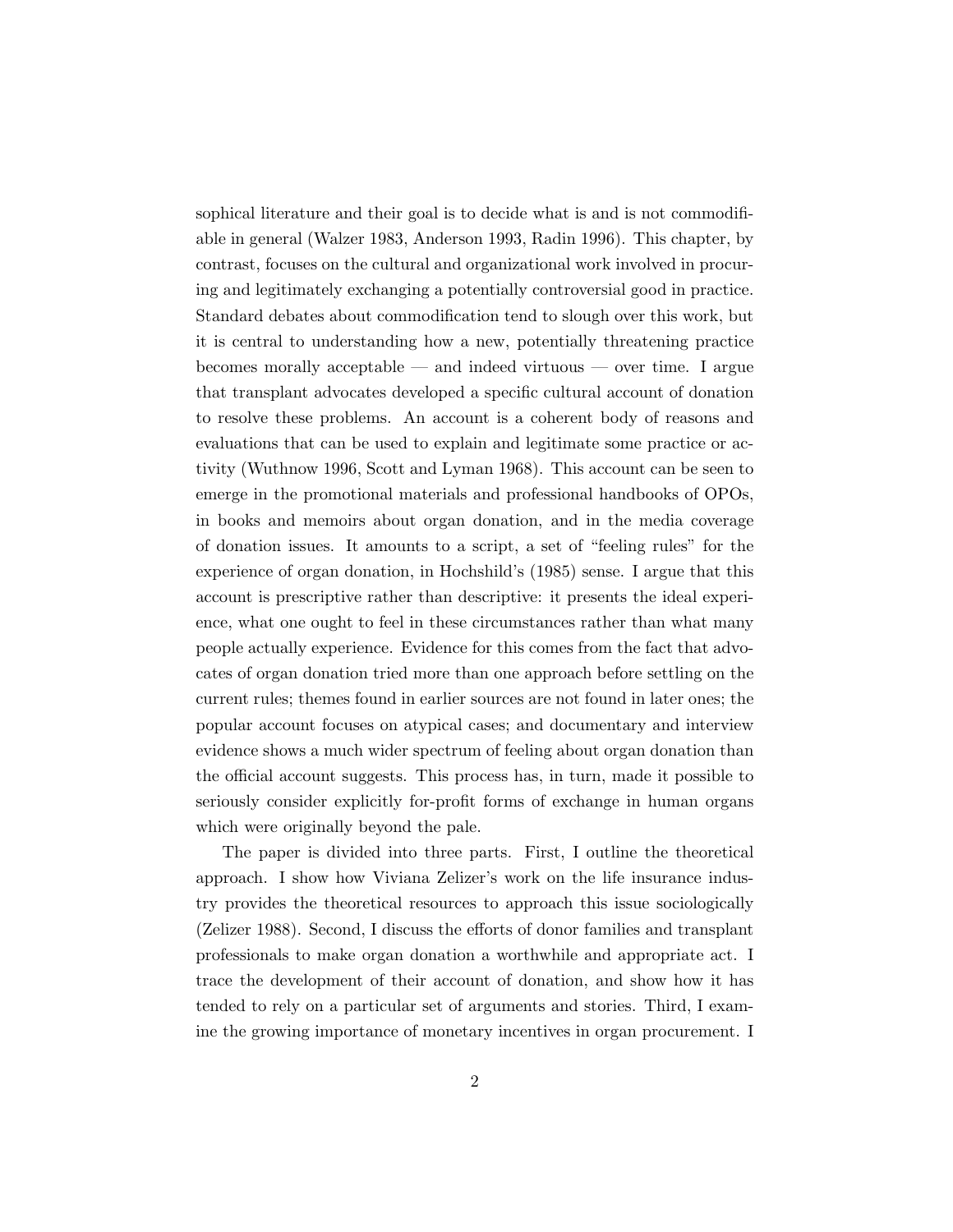show how practical systems of payment for organs recognize the expressive role of money. I argue that commodification is best understood as a carefully differentiated set of relationships rather than a simple yes-or-no choice.

#### Organ donation and commodification

Why focus on the transplant industry? Unlike more exotic human goods (for a survey see Andrews and Nelkin 2001), organs are widely exchanged in the United States through a well-regulated and carefully monitored system that can deliver them from donor to patient with great speed. Their exchange is much better institutionalized than more cutting-edge technologies, and so people have had an opportunity to develop practical responses to it and cultural accounts of it. This is important, as what is of interest here is how organ donation is presented and understood by those involved. This is not yet true of, say, cloning or gene therapy.

At the same time, it is only since 1980 that organ transplants have been possible on a wide scale (thanks to a new generation of immunosuppressive drugs), so the practice is still new compared to a few other human goods (such as blood) which have been around longer. Although the organ supply has grown in the past ten years, it has not kept pace with demand. The shortfall is severe, and produces many tragic, unusual or otherwise vivid cases — a sick child waits for a new heart, a famous sports player gets a new liver, the family of a brain-dead accident victim refuses consent to donate, and so on. One response to the shortfall is to introduce a financial incentive for organs, creating a production market for them. But commercial traffic in organs seems disturbing, even obscene, to many. An altruistic system seems the only justifiable solution. The result has been a classic commodification debate.

How should we think about this issue? With a few notable exceptions, (Fox and Swazey 1974, Simmons et al. 1977, Fox and Swazey 1992), sociologists have not paid much attention to organ transplants. But we do know a good deal about how people think and talk about their own altruism (Wuthnow 1991, 1995), how they use money to express social ties (Zelizer 1994),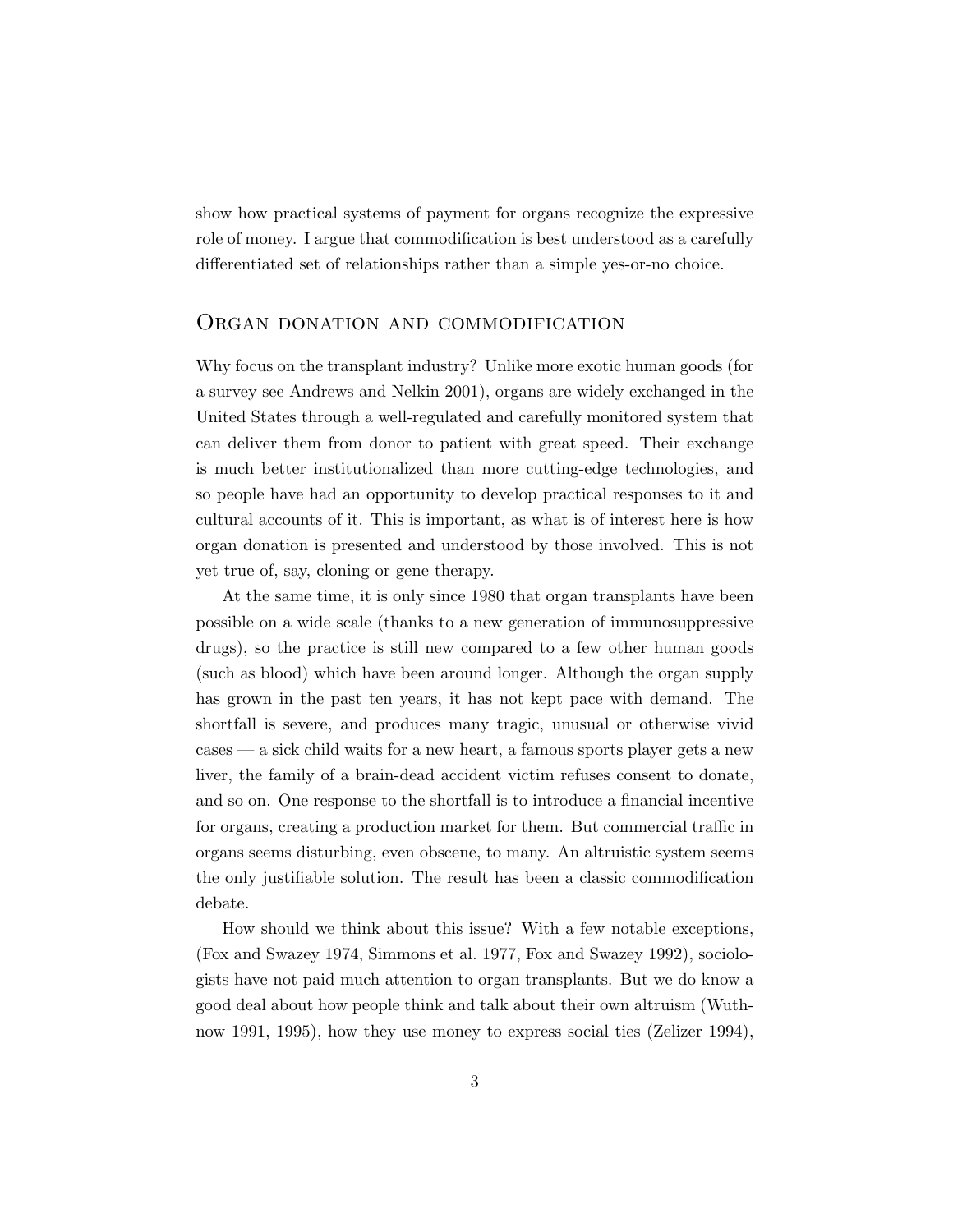and how people manage money in personal relationships (Nelson 1998). Research in this area suggests that the problem of commodification is not about the encroachment of the market on some untouched region of society. Rather, it is about the ways in which people account for their own actions and the place of money in their lives.

Take life insurance. As documented by Zelizer (1988, 1979), life insurance was a controversial product in its early days, and is a good example of moral debate about commodification. Though promoted by legislatures, life insurance companies were unsuccessful in the first half of the 19th century. Americans did not want to buy any. This changed between 1840 and 1860, and insurance companies grew rapidly. By the late 19th century, lifeinsurance was commonplace, and earlier controversy about it had abated.

Life insurance threatened to assess a person's life in financial terms. Compared to other goods up for commodification, it seems quite harmless. We would say that, unlike slavery for example, it doesn't really put a cash value on you as a person. But many 19th century commentators felt it was just that: it was "merchandising in human life," and "turning a very solemn thing into a mere commercial transaction" (quoted in Zelizer 1988, 291). Americans did not want to buy life insurance because they did not want to put a price on their heads.

There is also a close relationship between life insurance and death. The policy yielded its reward when the owner died, so buying life insurance meant tempting fate. Life insurers were aware of "the mysterious connection between insuring life and losing life," as customers confessed that they feared taking out a policy would hasten their deaths (Zelizer 1988, 292). Such views are typical of the many traditional, magical strategies used to ward off death and illness (for example, not mentioning death by name, not speaking the name of an illness for fear of contracting it, and so on). Social processes or professions related to death are usually subject to magic rituals of this kind. With life insurance, the presence of money meant further ritual effort. The result was interesting. Death was not profaned by money. Rather, money could be transmuted into an offering of sorts, and life insurance made possible a proper, respectable — even lavish — funeral. Thus,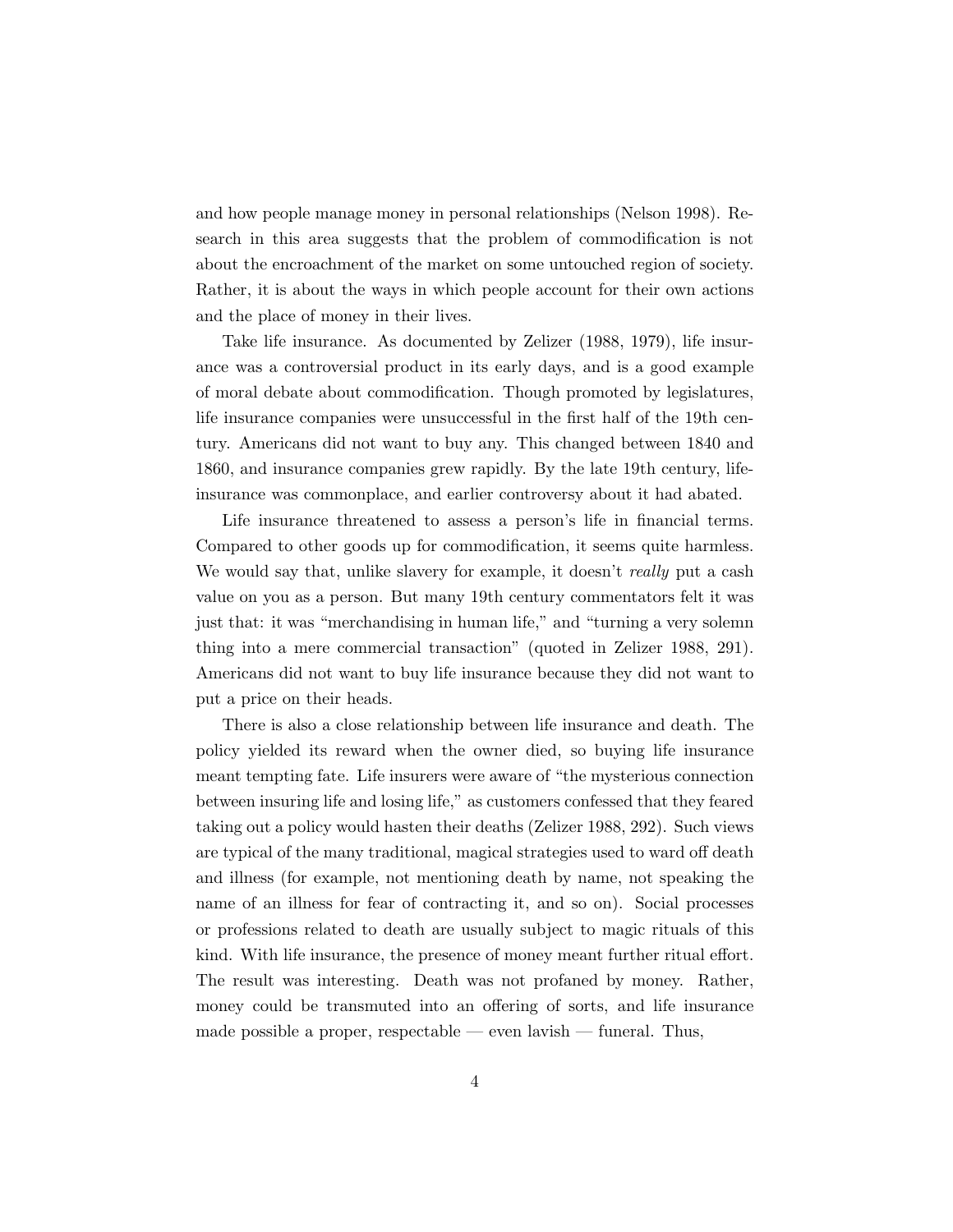[t]he dual relationship between money and death — actual as well as symbolic  $-$  is essential to the understanding of the development of life insurance. Sacreligious because it equated cash with life, life insurance became on the the other hand a legitimate vehicle for the symbolic use of money at the time of death (Zelizer 1988, 293-4).

In short, Zelizer argues that, insurers had to reconcile the demands of business for profit with the sacred aspects of the good in question. One did not simply triumph over the other. Rather, contradictions were overcome through "the transformation of monetary evaluations of death into a ritual . . . life insurance assumed the role of a secular ritual that emphasized remembrance through money."

The correspondence between life insurance and organ transplantation is not perfect, of course, and the comparison should not be drawn too strongly. The goods are differ, as do the structure of payment and the list of potential beneficiaries. The life insurance industry created a tradeable commodity in a controversial area, but the market for insurance did not threaten an already-existing system of gift exchange. Further differences could easily be enumerated. Yet the comparison remains worthwhile, because exchange in transplant organs crosses similar boundaries to those Zelizer identifies for life insurance, and the framework she uses to approach the insurance case can fruitfully be applied to transplantation.

Organ procurement is done with care, but it could hardly be more invasive. It is difficult to make this procedure acceptable to people. In circumstances where there is a great shortage of organs — and the market seems like a possible solution to this problem — these difficulties are exacerbated. In the next section, I trace the production and propagation of a cultural account of organ procurement that morally justifies this procedure and tries to motivate people to participate in it.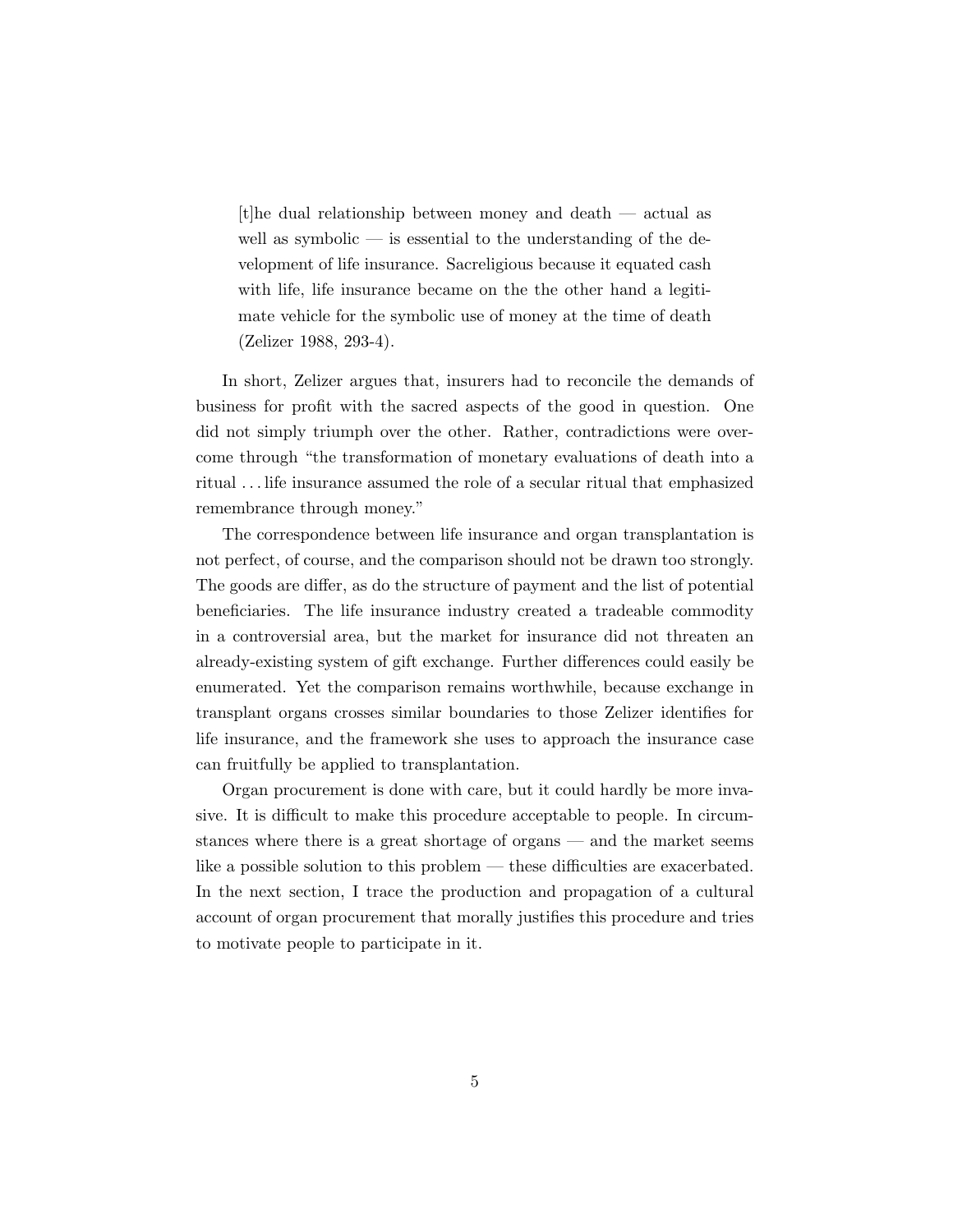# Building an account of organ donation

Organ donation is a novel medical procedure that, in most cases, demands a remarkable sacrifice from someone who has just lost a close relative, usually through some violent accident. It is not obvious that people should consent to donation under these circumstances. Ruth Richardson has argued that the closest historical analog to organ harvesting is the dissection of the dead for anatomical study: "Both depend upon an accessible supply of dead bodies. Each damages the dead body for the sake of what is generally seen as a greater good. Both processes break cultural taboos" (Richardson 1996, 68).Many religious doctrines pose potential stumbling blocks for donation. Some societies — Japan is the most prominent example — have opposed organ donation and transplants (Lock 1996). Even when generally accepted, organ procurement can spark moral controversy, as Hogle's (1999) study of organ procurement in Germany shows.

I argue that we can trace how organ donation has been rationalized by OPOs and made meaningful by donor families. Zelizer describes three ways in which secular rituals developed around life insurance, in each case through the efforts of insurance providers and religious activists. First, it became a way for the bereaved to come to terms with the death of a loved one. Second, it became a moral act with religious significance. Third, it became a way to guarantee one's memory after death, and thus a kind of immortality. Her categories can be applied to the present case. We find a similar cultural account and body of secular ritual emerging in the contemporary world of transplant organs.

To make my argument, I rely on three sources of data. First, I examined promotional material, official reports, policy statements and other discussion papers originating with OPOs or their co-ordinating agency, the United Network for Organ Sharing (UNOS). Second, I collected a comprehensive sample of book-length journalistic accounts or personal memoirs of organ donation published between 1980 and 1999. These books began to appear with increasing frequency in the 1980s. The official sources reflect the interests of the OPOs in increasing the organ supply, and represent their best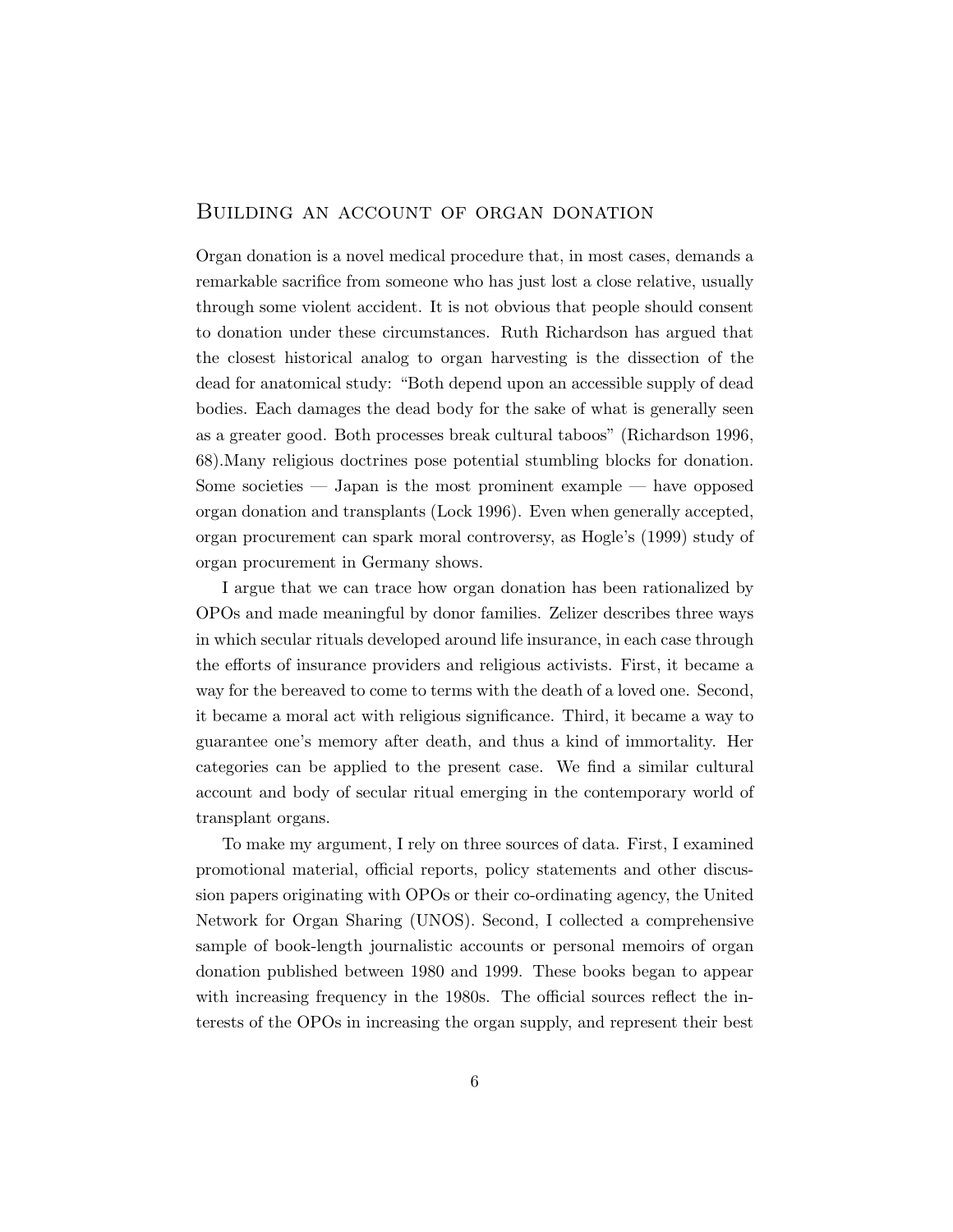efforts at convincing potential donors that giving organs is a worthwhile thing.<sup>1</sup> Like the advocates of life insurance, they lay out arguments in favor of a practice that trespasses on questions of life and death in a disturbing way. The stories told in the popular books add narrative detail and emotional depth to these policy arguments. I argue that they act as a cultural resource, a way of familiarizing the public with the rules and ideals of this new practice. They publicize the experiences of those affected, providing rich, personalized, narratives about donation to all those involved. (References to these books can be found in the bibliography.) Third, I sampled the New York Times (via the Lexis-Nexis database) for all stories appearing between January 1st 1980 and December 31st 1999 that had the words "organ" and "donor" or "transplant" in the headline or lead paragraph. The initial search yielded 1012 news items for the whole period. After checking each story, 14 were eliminated as irrelevant leaving 998 items. Figure 1 shows the trend in coverage over the 20 year period sampled. The median number of stories per year is 50, with a minimum of 9 (in 1980) and a maximum of 86 (in 1999). Figure 1 shows the number of news items each year over the period sampled.

#### [FIGURE 1 ABOUT HERE]

#### A way to cope with bereavement

Between 1830 and 1870, life insurance companies justified their product as a way of coming to terms with death. Far more than a financial safety blanket, life insurance was a consolation "next to that of religion itself" (quoted in

<sup>&</sup>lt;sup>1</sup>I do not mean to suggest that there is no debate amongst transplant professionals about what the best procurement strategies are. There are three alternatives: (i) Proposals to increase the donor pool by pursuing "non-heart-beating" donors more aggressively. (ii) Proposals to eliminate refusals by curtailing the rights of donors or (especially) their families to veto harvesting, or (iii) Proposals to introduce some monetary reward. Proposals of type (i) are gaining support in the profession, but threaten to undermine years of effort to educate the public about brain death. Type (ii) proposals tend not to have much support. I deal with type (iii) below. I also show that, at different times, there has been some uncertainty amongst OPOs about which altruistic strategies would work best. At present in the U.S., there is essentially no organized lobby that opposes organ transplants.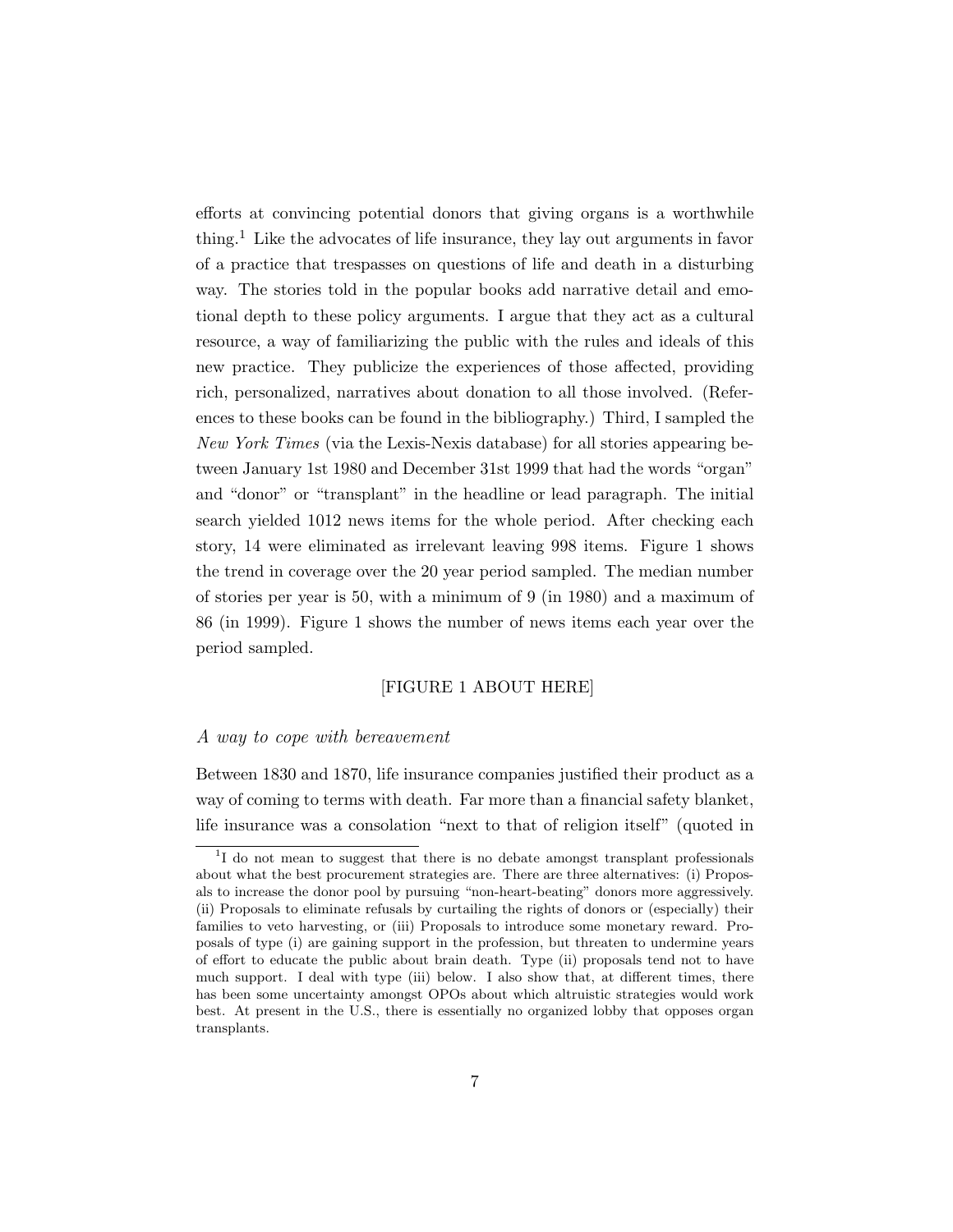Zelizer 1988, 294). In the first issue of the American Life Assurance Magazine (1860), Morris Franklin asserted that life insurance could "alleviate the pangs of the bereaved, cheer the heart of the widow and dry the orphan's tears."

The florid prose style is no longer in fashion, but UNOS makes the same argument about becoming an organ donor:

At the time of your death, your family will be asked about organ donation. Sharing your decision with your family will spare them the added burden of having to guess your wishes at a difficult time . . . Carrying out your wish to save other lives can provide your family with great comfort in their time of grief. (United Network for Organ Sharing 1999).

In most cases, a donor becomes available for organ procurement through violent or accidental death.<sup>2</sup> The victims are often young, and their deaths are unexpected and meaningless. OPOs stress how the organ donation can help a family make sense of such a tragedy, to give some meaning to it. A number of journalistic and first-hand accounts from the donor family side have been published: Pekkanen (1986), Gutkind (1990), Schomaker (1995) and Green (1997) are examples. In addition to books like this, volunteer donor organizations encourage donor families to tell their stories. It has become common for these to be available on-line. For example, the Transweb Memorial (available at http://www.transweb.org/) has memorials for about sixty donors.

These testimonies movingly articulate the grief of the families involved and relate their responses to the procurement request. They generally confirm the claims of the OPOs about the benefits of donation. Donating organs can invest an otherwise senseless death with some meaning. Alice Sanders is a typical example. She tells how she consented to have her husband's organs donated:

 ${}^{2}$ For example, motor vehicle accidents caused the death of 26% of cadaveric donors in 1997. Homicide or suicide victims accounted for a further 15%.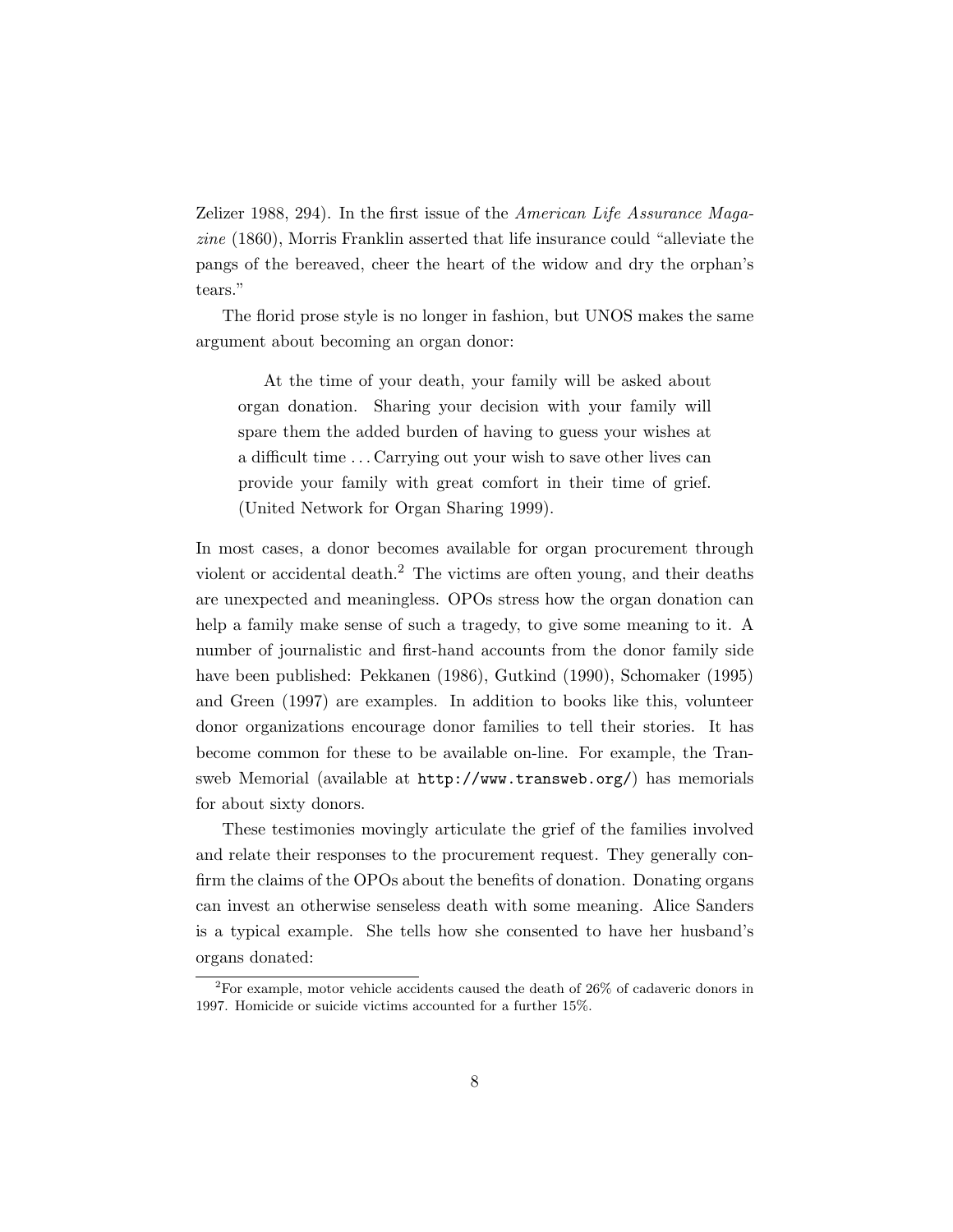A day of sorrow for us turned into a very bright day for several families, as we were able to donate kidneys and the liver. My thought several times that day was how excited those recipients must have been when their pagers went off, knowing that they were getting a "second chance." (Sanders 1999).

In The Nicholas Effect, Reg Green describes how his seven year-old son Nicholas was killed during a botched car-jacking while the family were on holiday in Italy (Green 1997). They consented to donate their child's organs to the Italian procurement system. Seven Italians received Nicholas's organs. The story understandably provoked a tremendous response in Italy (resulting amongst other things in a jump in the donation rate there) and the book describes Green's feelings about what came of his son's death.

This case brings out some subtle aspects of the gift relationship. Green's case provoked so much sympathy in Italy because he had this terrible thing happen while he was a visitor there. If you agreed when you read that the Italian response was "understandable" then you shared an assumption about a group's obligations to guests. It seems fair to say that Italian reaction would not have been as strong if the victim had been a local resident. This is odd, because we normally care more for those closer to us. But group identity can produce feelings of responsibility, and even shame, in this way. These feelings were amplified when Green acted generously toward the group.

As Mauss long ago recognized, gift-giving creates a bond of solidarity, as the giver shares what he has; but also a relationship of superiority, as he creates a debt which must be repaid (Godelier 1999, 12). Italy was doubly in debt to Green. The strong popular reaction can be seen as an expression of the feeling that the wrong done to him as a guest, combined with his selfless reaction to it, created a debt that was almost impossible to discharge. The country was shamed by a stranger's unwarranted generosity.

The feelings expressed in the on-line memorials are much more varied than those in the published books. Not all articulate the benefits of donation as well as Alice Sanders, or manage to find meaning in the way the Green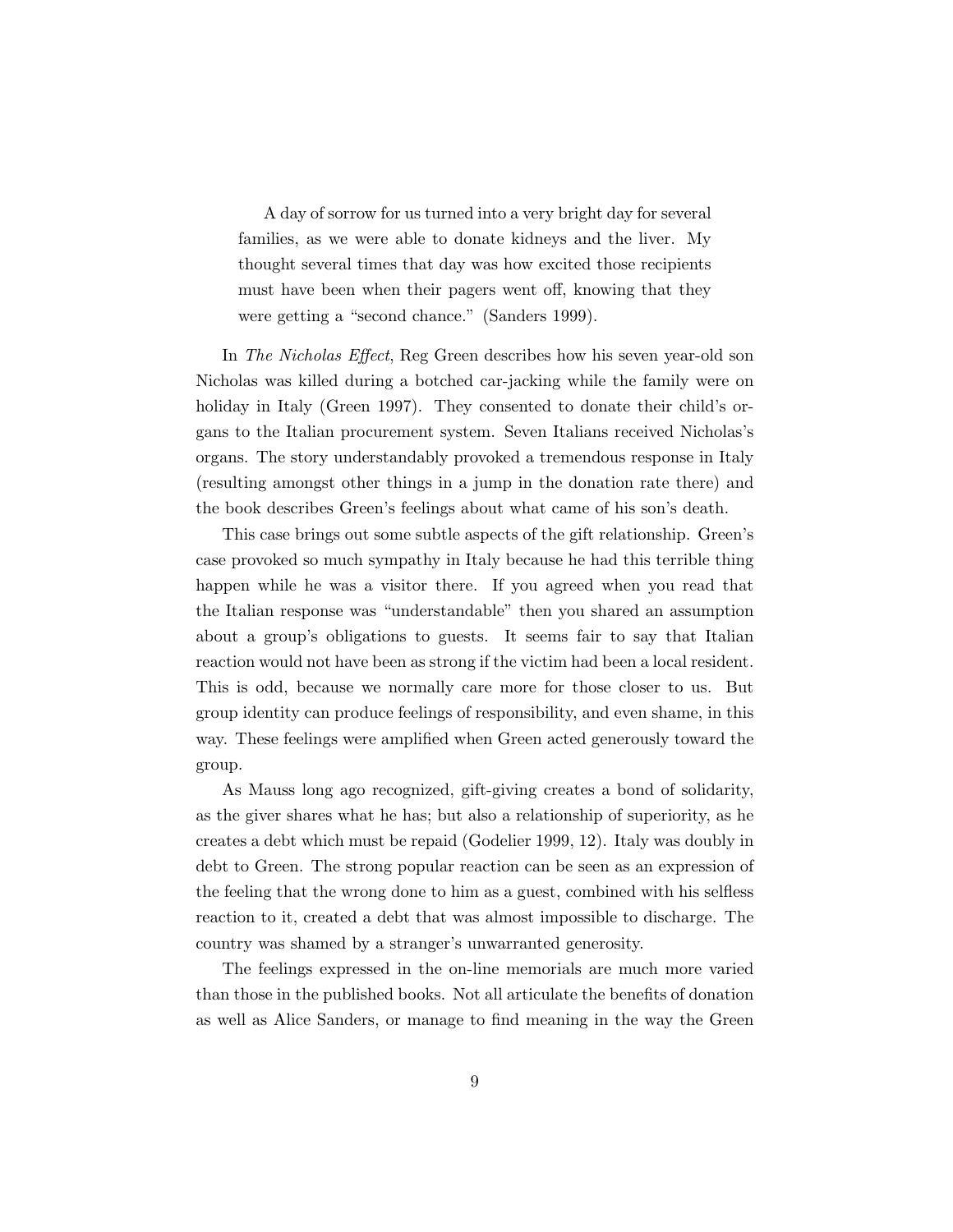family did. Often they consist of a short note or poem expressing grief, nothing more. Sometimes, writers express resentment at the anonymity of the donation procedure:

Oh, recipients where are you, you who live because our beloved donor has died? Can you not acknowledge your appreciation to your anonymous donor's beloved family? After all, the organ didn't come from a donor, it came from my beloved brother.<sup>3</sup>

We have no comparable literature describing the experiences of those who refuse consent to donate. We do know that a substantial percentage of donation requests are refused — perhaps as high as  $50\%$  (Gortmaker 1998) — indicating that the OPOs need to work hard to make donation a standard choice.

The Transweb memorials are public, but they are much less refined than the books on the subject. Though the books recount great suffering on the part of the families involved, they are positive and life-affirming. They can be read as "feeling rules" in Hochshild's (1985) sense. They lay out a template for those who might be put in the same situation, following the story through to its moment of closure and acceptance. The narrative structure of the books aimed at adults follows the argument of the OPOs that donation helps families cope with death. Like the insurance companies, the stress is on the alleviation of the "pangs of the bereaved." Though it is clear that not every donor family can follow it successfully, the books lay out a sequence, a set of stages of feeling centered around the benefits of organ donation in the face of an otherwise meaningless event.

This template for the secular ritual of organ donation is quite wellestablished. The stock of cultural resources available to assist its broad acceptance is large (books, television documentaries, newspaper articles and so on). As an indication of how entrenched this view now is, it is significant that books aimed at children have begun to appear. Precious Gifts: Barklay and Eve Explain Organ and tissue Donation (Carney 1999) and Lizzy Gets

<sup>&</sup>lt;sup>3</sup>From the Transweb memorial for Carl Zimmerman.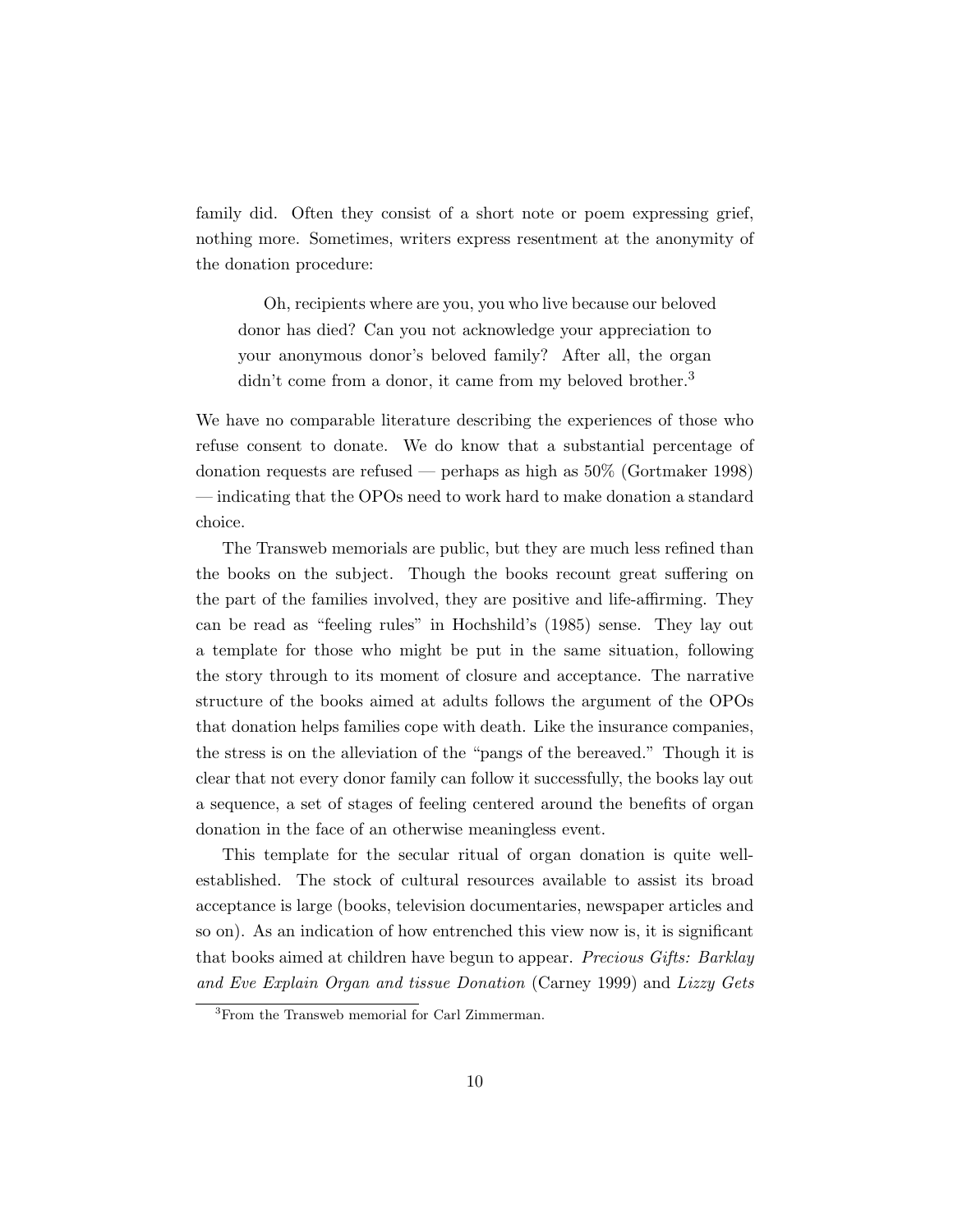a New Liver (Ribal 1997) both lay out the process of organ and tissue donation for young children. Precious Gifts is aimed at 4 to 8 year olds. The publisher's description notes that the book will help "children and adults understand the process of organ and tissue donation. The determination of brain death and its meaning is clearly portrayed. The process of family decision-making is poignantly illustrated. A list of words and definitions is provided to enhance understanding."

The place of children in this cultural account is interesting in another way, too. As organ donation became more common, media attention focused disproportionately on transplant cases involving infants or children. As can be seen from Figure 2, New York Times coverage of child transplants rose and fell during the 1980s. Coverage peaks in 1984 (at more than 38% of total coverage) with the story of Baby Fae, the "baby with the baboon heart". It remains high throughout the 1980s. Most of these stories are about children getting transplanted and (often) dying shortly afterwards. By 1995, coverage of children falls to about 7% of total coverage and stays there. The era of transplant "poster children" in the 1980s may have done much to acquaint people with organ donation.

#### [FIGURE 2 ABOUT HERE]

We might be inclined to think it quite natural that organ donation should become a part of the mourning process for a family member lost in an accident. This would be a mistake. Indeed, in the early 1980s it was not clear to those involved whether a request for organs would make things better or worse for the grieving family. Writing in 1985, Arthur Caplan noted that "Often the [nursing] staff may be concerned about the impact of the donation request on the acutely grieving family and may preclude the family's opportunity to donate [by not asking]" (Caplan 1987, 264). Integrating organ donation into grieving required a good deal of cultural work. A combination of survey research conducted by the OPOs, widely-circulated first-hand testimony from donor families, and required request laws that deprive nurses of any discretion in the matter have essentially eliminated the idea (at least amongst transplant professionals) that a sympathetic request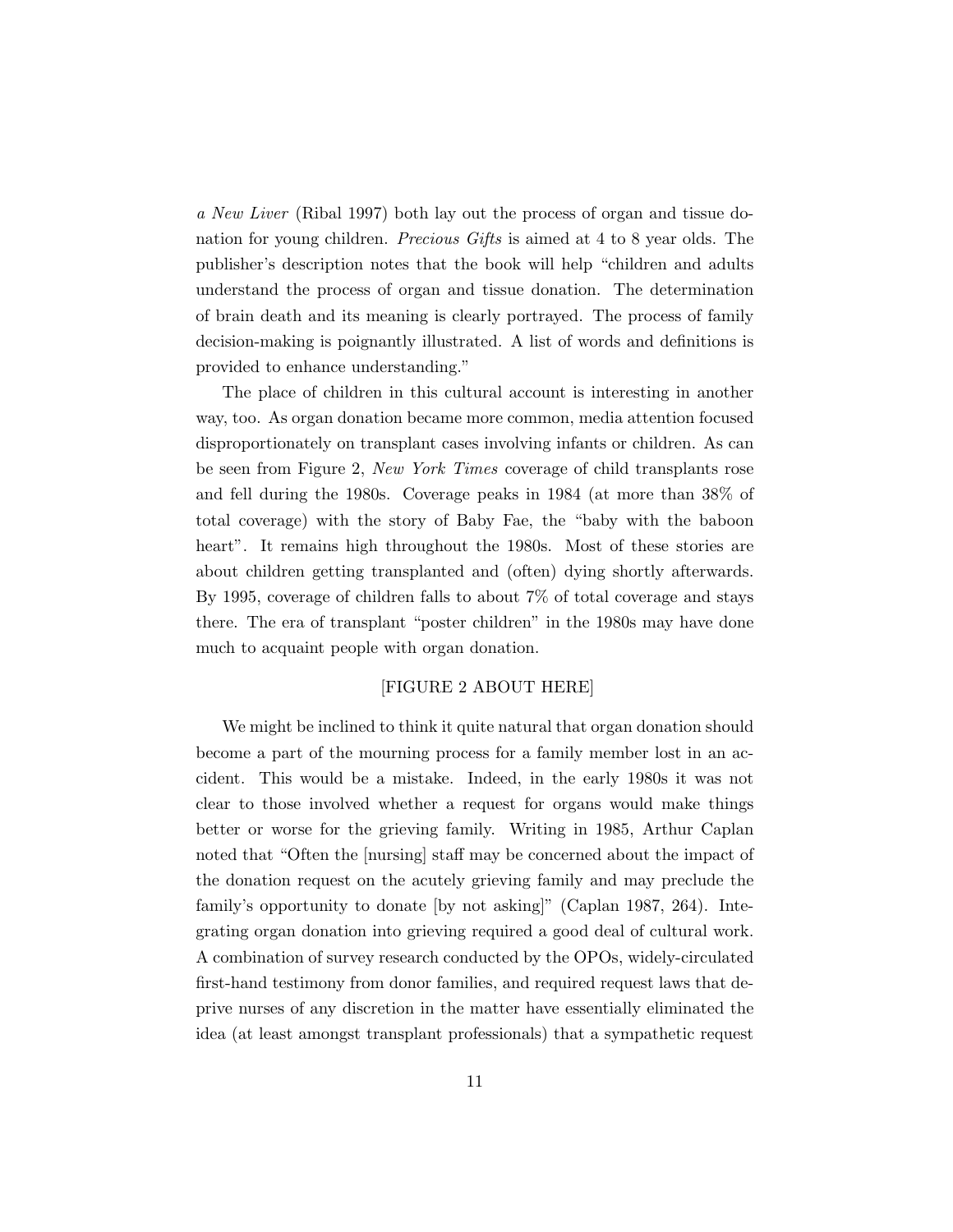for organs could cause harm.<sup>4</sup>

#### A moral act for family or community

Religious leaders play an important role in making practices like organ donation acceptable. Church authorities in many religious traditions support organ donation. Their main concern has been to assure that the donation is altruistic, and that the donor is dead before the organs are removed. The accurate determination of death is important for theological reasons. In Catholic teaching, the soul must have left the body before organ harvesting can occur. Any tendency to redefine the moment of death is suspicious, as this might make it easier for doctors to give up on patients in order to harvest their organs.<sup>5</sup> I cannot discuss the issue of defining brain death here (see Zaner 1988, for a detailed discussion). But insofar as there is no money involved, and the donor has died, most Christian church authorities are not against organ donation.

Compared to this, Orthodox Judaism has had more trouble assimilating organ donation to existing law and practice. There is more opposition to organ donation, and religious authority is more divided on the issue. Rabbis who favor it have had to make strong efforts to integrate organ donation into existing theology and ritual. Those in favor say "the preservation of human life supersedes all  $halachic^6$  prohibitions, except for the three cardinal sins: idolatry, adultery and murder. Thus, procurement of cadaver organs for life-saving purposes need not pose a major problem, since the various prohibitions cited would be overridden by the supreme requirement to save a life" (Twersky et al. 1991, 190). A difficulty is that influential halachic opinion

<sup>4</sup>But see Norris (1990) for an argument about why required request laws have not succeeded as expected. For survey evidence that donor families are more likely to say that donation helped them deal with their loss, see Batten and Prottas (1987). In addition to these efforts, the position of the Organ Recovery Coordinator became increasingly professionalized, as OPOs accumulated specialist knowledge about how to intervene. See Sammons (1988), Strange and Taylor (1991), Williams et al. (1991), and United Network for Organ Sharing (1995, nd).

<sup>&</sup>lt;sup>5</sup>To guard against this, there is a long-standing professional separation between the doctors who declare a patient dead on the one hand, and the transplant teams that harvest the organs.

 $6$ The *halacha* is the accumulated body of law and ethics in Orthodox Judaism.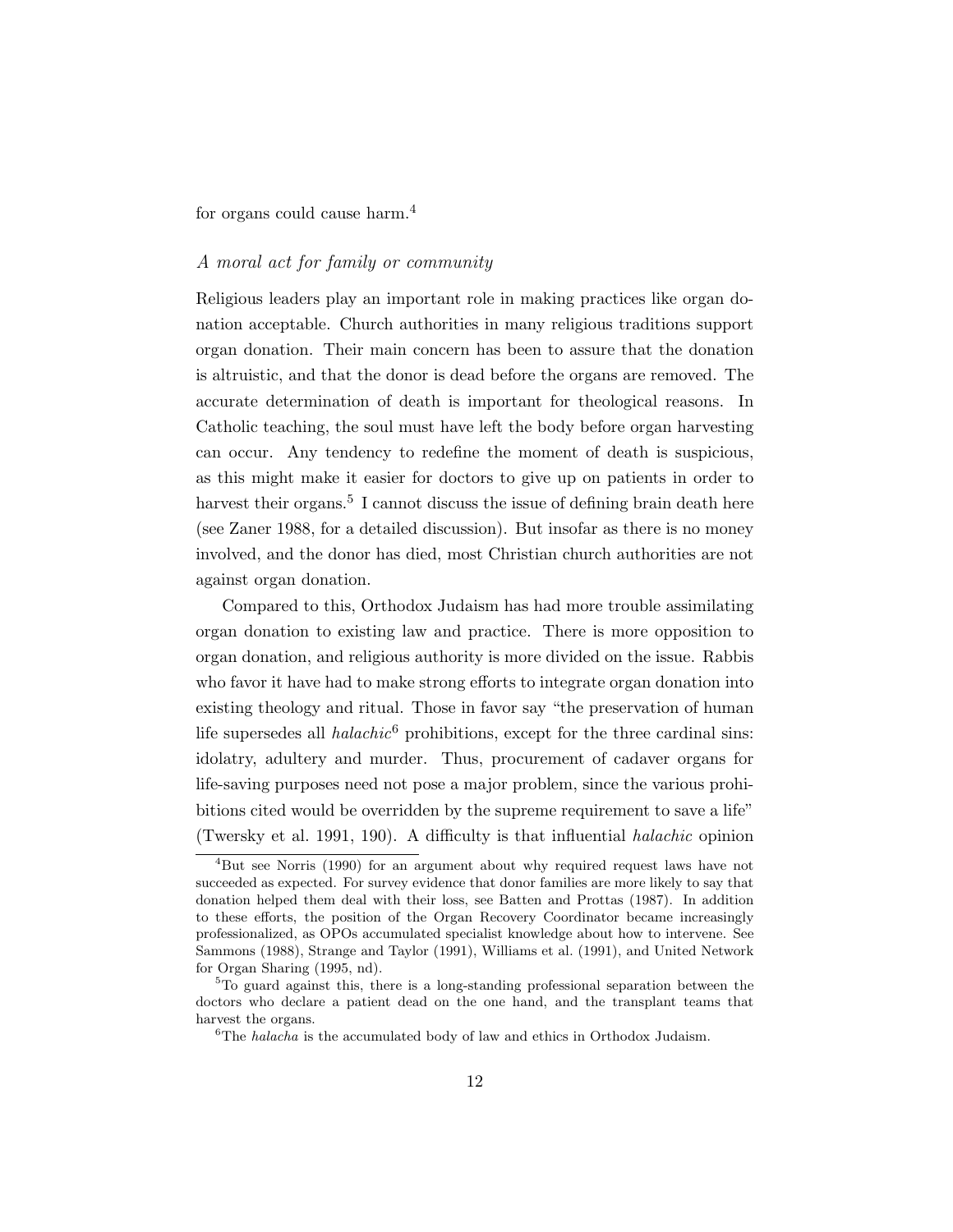identifies the absence of a pulse as a necessary condition for determining death. This is almost never the case with organ donation, where the potential donor is brain dead but otherwise functioning. In their educational and promotional material, UNOS and the OPOs circulate material from Jewish authorities favoring donation.<sup>7</sup>

Even though most religions accept or encourage voluntary donation, these endorsements go against the grain of many other religious views on questions about human goods and human life (in cases such as genetic engineering, fetal research, and so on).<sup>8</sup> Support for organ donation in the Catholic church is weakened by concerns over the definition of brain death, which leads some conservative church members to oppose organ donation. When added to the difficulties within Judaism, is not surprising that many people believe that religious officials oppose donation. A 1990 survey found that 61.5% of respondents believed that some major Western religions do not support it (Horton and Horton 1990). In response, UNOS and various individual OPOs collect and publicize official religious policies on organ donation and offer guidebooks to ministers on their role in the process (United Network for Organ Sharing 1998).

For most churches, the problem of organ transplants solved itself once they solved the problem of brain death. The churches focused on overcoming the problem of organ organ donation's proximity to death. The other boundary problem — where human goods change hands for money — remained in the background, as there seemed to be little prospect of the legal sale of organs in any form. This may change, as I discuss below.

### A way to ensure one's memory

The third feature of the cultural account of organ donation is the idea that donation is a way to live on (and do good) after death. Donor families, OPOs, and the media all express this sentiment. The "Donor Memorial

<sup>7</sup>See "Organ Transplant: soon it may be a routine part of the Jewish Death Ritual." The Jewish Voice December 1996.

<sup>8</sup>There is an overlap here. Although fetal tissue and organs may be harvested for medical use, most churches are against this, as the fetus involved will normally have been aborted or grown in a test tube.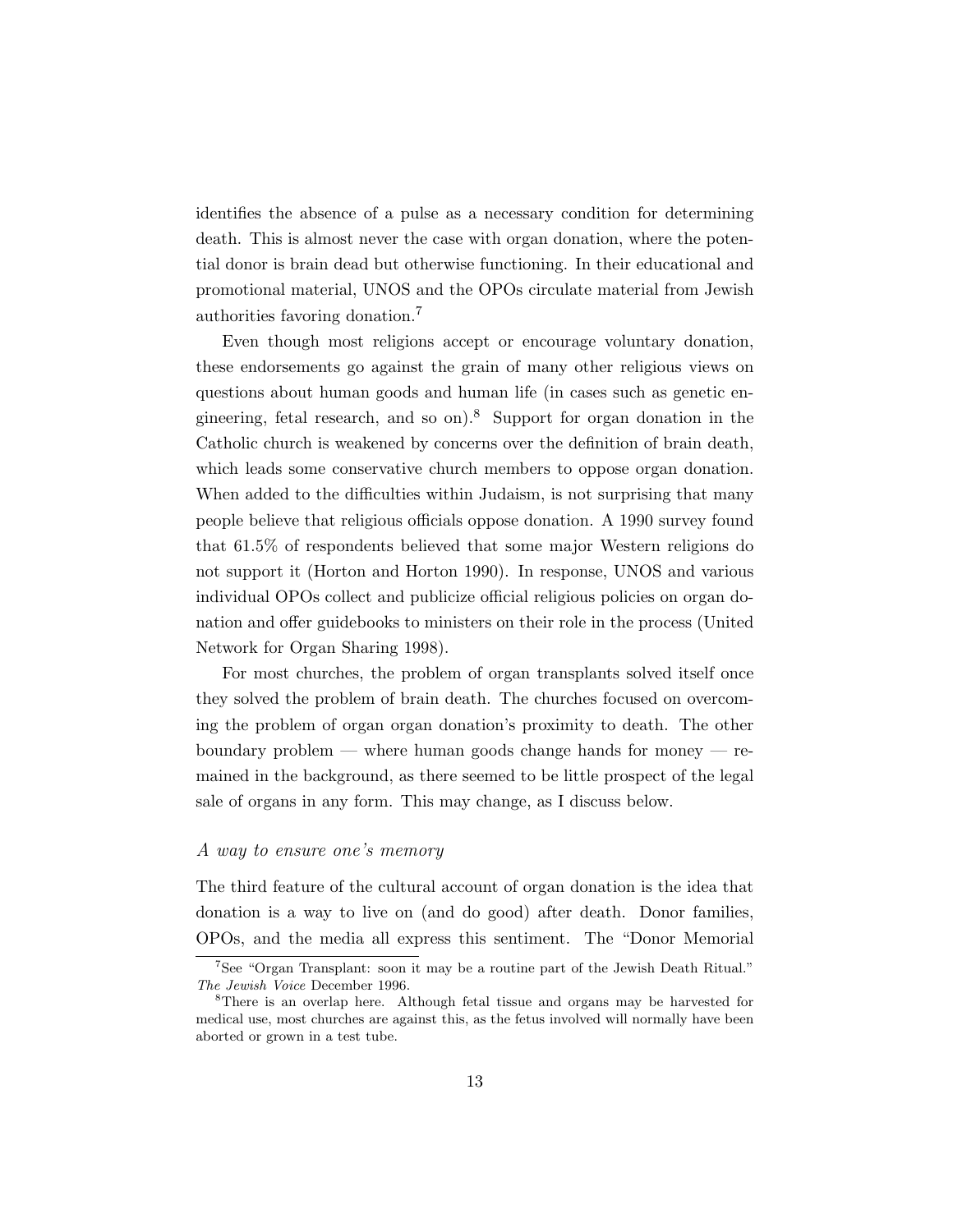Quilts" project (like the AIDS quilt) remembers the sacrifice of organ donors. A more direct expression of this idea is that the donor spiritually as well as physically lives on in the recipient. Batten and Prottas's (1987) followup study of organ donor families found that 68% of them agreed that the deceased relative could live on in someone else through donation. This sentiment is very common in the journalistic literature.<sup>9</sup> OPOs also draw on it in their efforts to recruit people to sign organ donor cards.

For example, The Sharing Network (a New Jersey OPO) organizes public information sessions where donor families and transplant recipients talk about their experiences. One, Jack Locicero, lost his daughter Amy in the 1993 Long Island Railroad shooting, when Colin Ferguson killed six people on a crowded commuter train. Locicero and his wife decided to donate Amy's organs. In his talk, he describes how they came to meet some of the recipients, and how they have become "like family" to them since then.<sup>10</sup> The families feel that Amy lives on through her transplant. Kin-like ties have developed between them, especially between the Lociceros and the recipient of Amy's heart, a woman named Arlene. They visit one another. She sends flowers to Amy's mother on Mother's Day. When they first met, Arlene embraced Amy's mother and said, "The heart that beats in me once beat in your womb."

I highlight this case because, although such stories are common in the media, they are rare in practice. In the Locicero's case, they ended up meeting the recipients of their daughter's organs because of the publicity that the shooting received. People magazine picked up the story and traced the patients who had received the organs. Donor families are normally given the age, gender, and general location of each recipient. But much of the donor literature (though not the written OPO material) focuses on

<sup>&</sup>lt;sup>9</sup>This idea can never be entirely symbolic, since the recipient does carry a physical piece of the donor alive inside them. There are also much stronger versions of it: In her memoir A Change of Heart, Claire Sylvia claims that after her heart-lung transplant she developed personality traits — including new tastes for food and clothes — that she later discovered were characteristic of the 18-year-old man her new organs came from (Sylvia 1997).

<sup>&</sup>lt;sup>10</sup>Quotes are from notes of a talk given by Jack Locicero, delivered at Princeton University on April 20th 1999.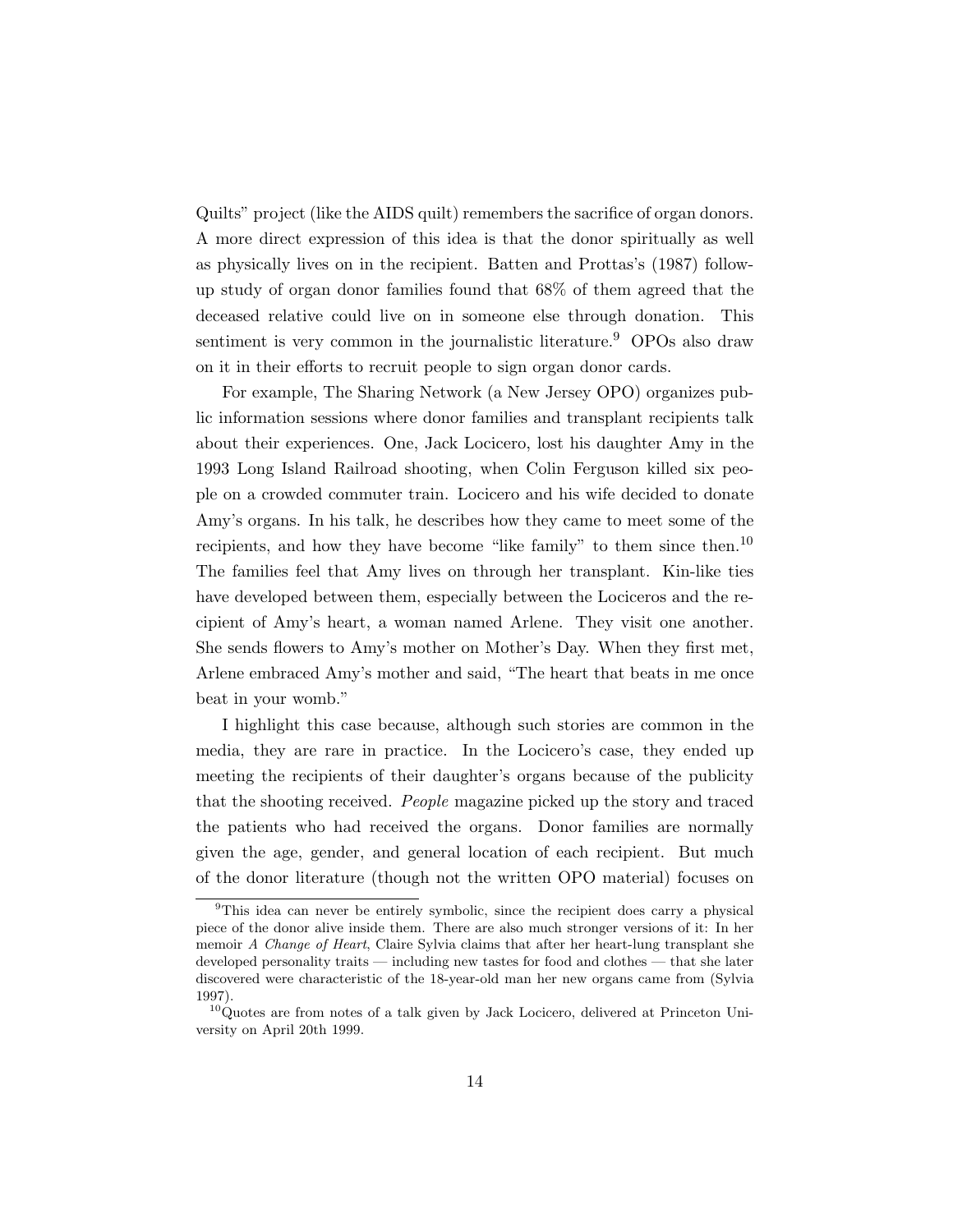these unusual cases where families meet. The idea of the continuing life of the donor in the body of the transplant recipient is especially forceful in these cases. Pekkanen (1986, 213) describes one such meeting. One family member says "I don't really see why we should have rules against these meetings . . . I sure think it would help heal a lot of anger and hurt."

The available evidence suggests that donor families are unhappy with the information they receive about the recipients of their gift. In a valuable but unpublished pilot study, Banevicius (1992) interviewed donor families about their experiences with donation. She found that all the families would have liked to receive some follow-up information about the recipient. One suggested a letter "maybe once a year . . . I don't need to know every breath they take but you would like to know that they're okay or they're not okay" (Banevicius 1992, 35). Another respondent asked

Wouldn't it be nice to be able to drop somebody a note, saying congratulations I'm glad everything went well for you. It was my relative who's [sic] part you received and I'm so glad to know you're no longer on dialysis, or that you can get up and go to work or go play tennis again. But there isn't that kind of an exchange, and why? (Banevicius 1992, 36)

Most donor families will not meet "their" organ recipients. The feeling that their loved one lives on must be more abstract. Again, narrative accounts act as a road map for the emotions. They show how donors and donor families can have a meaningful sense of the continuing survival of the donor, and a resulting emotional tie between the families. This ideal must be promoted: it is not the only possible response. Evidence for the alternatives is available from both donors and recipients. Victoria Poole's Thursday's Child (1980) describes her son Sam's illness and eventual heart transplant. After his transplant, Sam reacts to his new heart like this: "My new heart likes me; I can feel it. Boy, am I glad I don't ever have to know where it came from or whose it was. I don't ever want to know. It's my heart now, and nobody is going to take it away from me" (Poole 1980, 257). This attitude is not found in the more recent literature.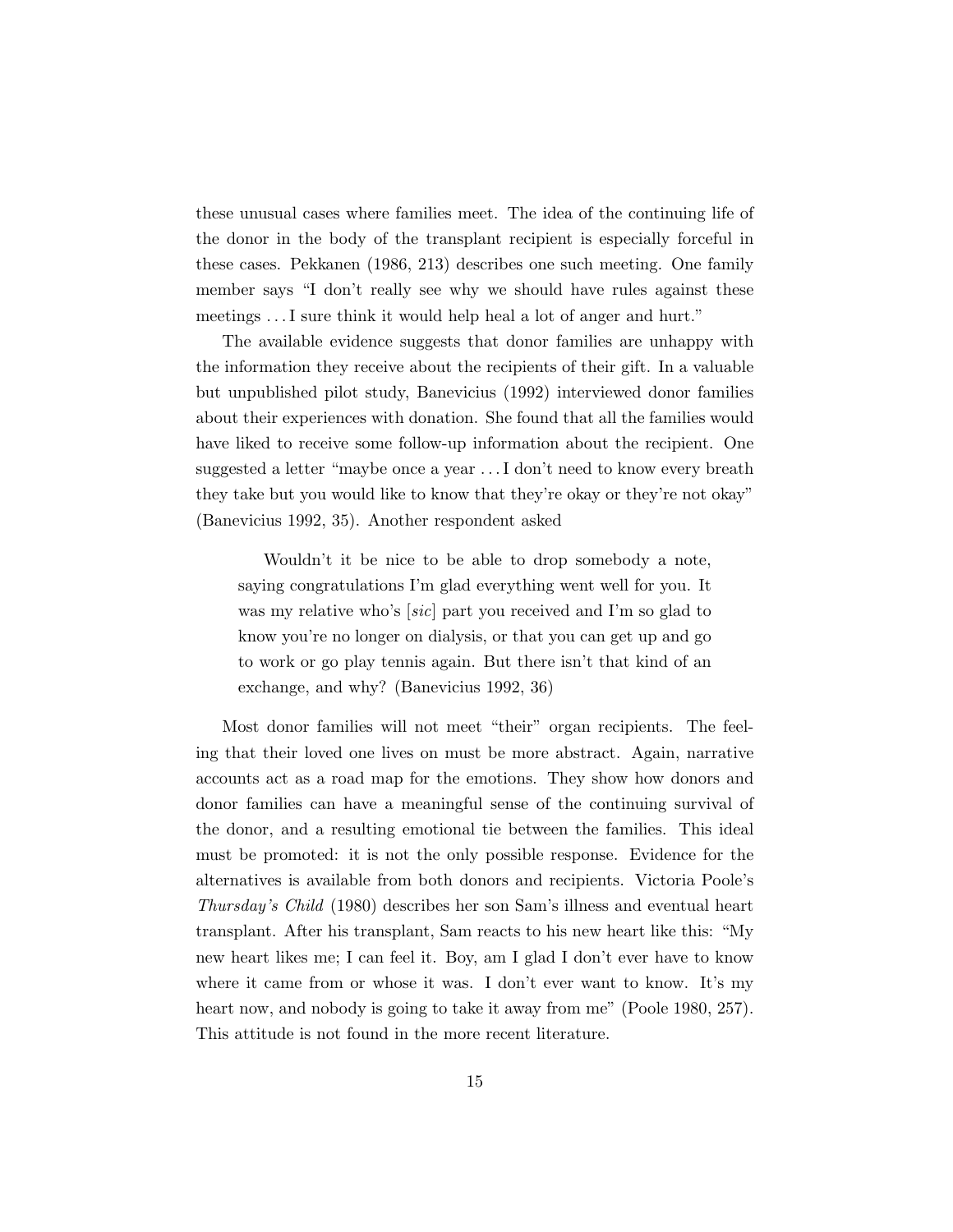On the donor family side, Banevicius found that although the families wanted more information, they were not always happy when they got it. In particular, four of her ten respondents were surprised and somewhat upset to find that "their" transplant recipient was not who they imagined. One said

There was a 42 year-old man that had gotten the heart and in a way it was, which I now realize is silly, but it was almost a disappointment that it wasn't a 19 year-old girl. It could be because it would have been like my daughter was living again because, it would have been someone the same age she was (Banevicius 1992, 38).

And another:

I found it a little bit disconcerting that an 18 year-old heart went into such an  $- I$  don't want to say such an old person but it would be my hope that it would be someone younger, that would have 40 or 50 years left of their life. I don't want to say it was a waste, but I think that it would be more valuable maybe in somebody in their 20s (Banevicius 1992, 38).

These reactions, on both sides, again point towards the active construction of a particular way of understanding the transplant process, and how the official version may diverge from the complex feelings of donor families and recipients. The dominant interpretation, as found in the Locicero's experience and most of the book-length accounts, is perhaps the better, more satisfying one; but it is not inherent to the experience of donation.

# THE EXPRESSIVE ROLE OF MONEY

The National Organ Transplantation Act of 1984 prohibits organ sales. It was instituted partly in response to several reports about people trying to sell kidneys or corneas through the newspapers. The efforts of Dr. H. Barry Jacobs provided a further spur. He planned to buy organs from around the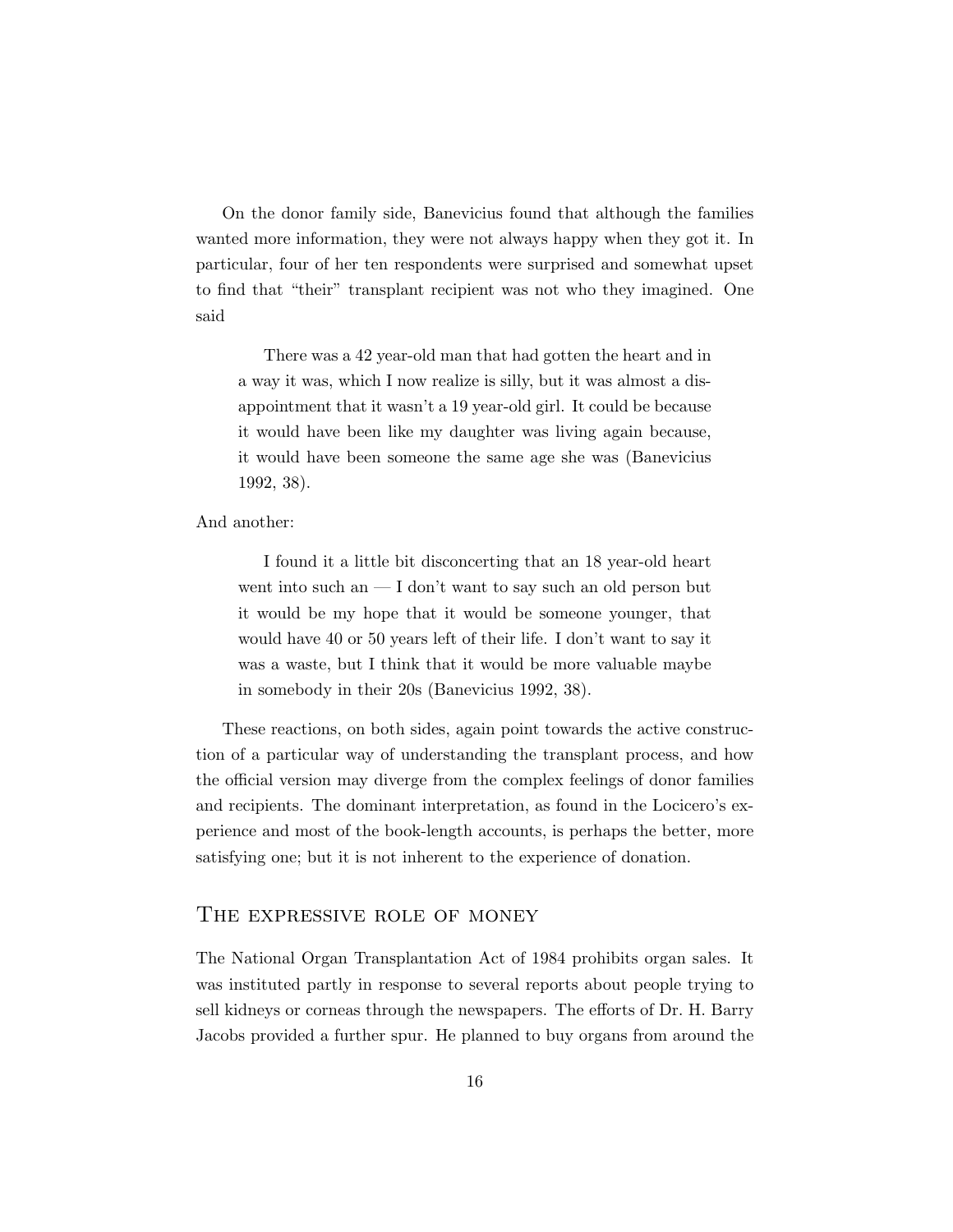world and sell them at a profit to those who needed them (Kimbrell 1998, 30). Public opposition to such schemes has remained high, despite the organ shortage, and politically the idea has long been thought untouchable.

Organ procurement is a delicate affair that must be handled with great sensitivity if it is to work at all. Those in favor of a purely altruistic system would say that this need for sensitivity and respect is one of the strongest arguments for keeping money and the market as far away from potential donors and their families as possible. They argue a gift is the only form of exchange appropriate to such a situation. To offer cash for organs would be obscene. Their opponents retort that the real obscenity is a chronic shortage that could be solved by the market. Proposals for market solutions to the organ shortage have been gaining ground recently in the bioethics literature. In the Introduction to their recent anthology on the subject, Caplan and Coelho (1998, 11) note a shift towards arguments in favor of commodification: "Proposals for outright organ sales are suggested by authors who only years earlier had summarily dismissed any commodification of organs."

This change in attitude seems to be driven in part by the increasing gap between the number of available transplant organs and the number of people who need one. Both in theory and in practice, bioethicists and the transplant community have begun to look for a way to increase the organ supply using some financial incentive. Perhaps because the feeling rules for altruistic organ donation are now well in place — people know what it is, what everyone's motives are, and how they ought to react — using money to reduce the shortage now seems more plausible. The key to understanding the role of money in this area, I argue, lies in its expressive rather than its instrumental qualities. Rewards are set up so they are commensurable to the organ being exchanged (Espeland and Stevens 1998); the payment reimburses the donor in an appropriate way.

## Payment schemes in theory

As noted above, the normative question — should organs be bought and sold? — tends to overwhelm the empirical one. From a sociological per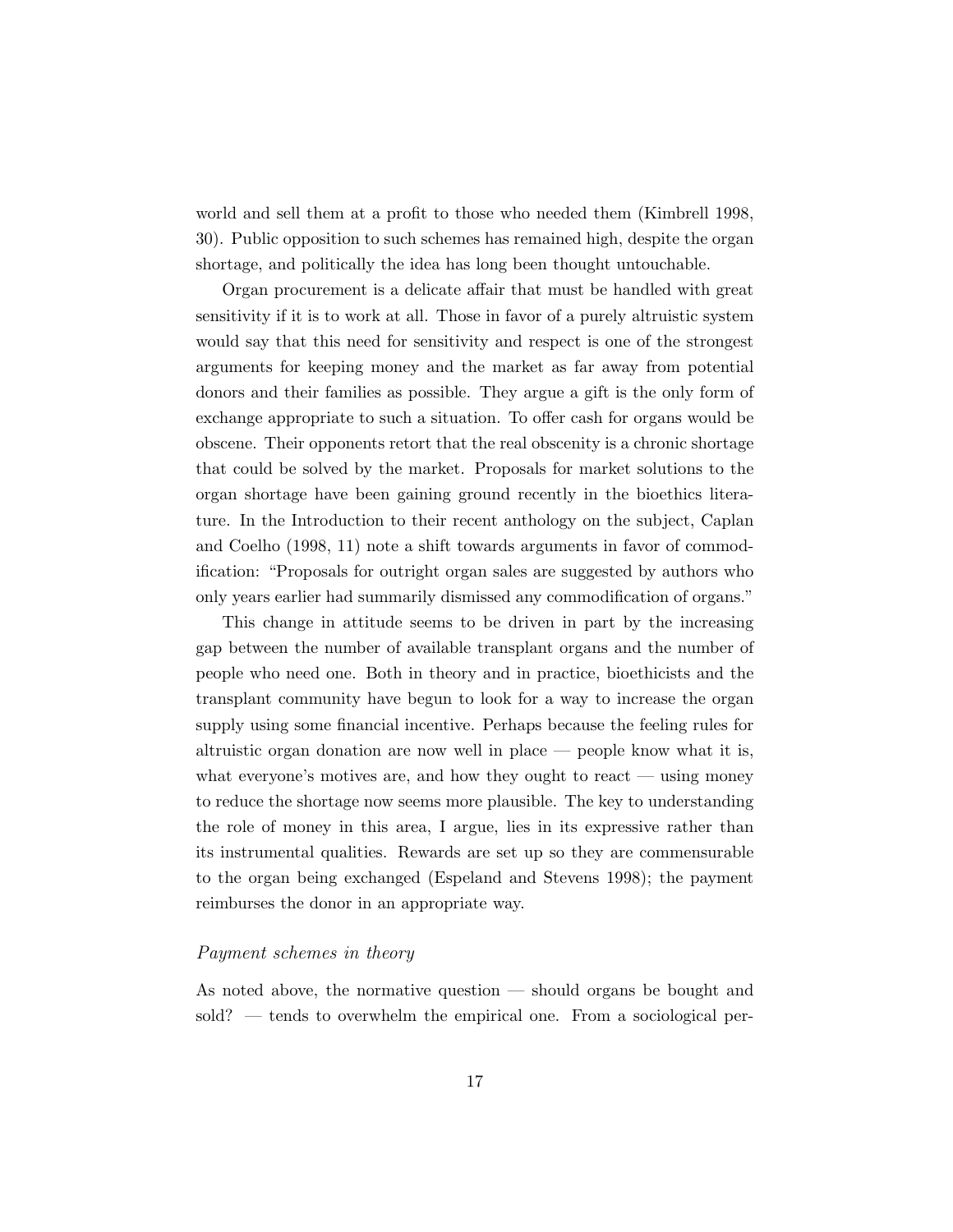spective, we should be interested in the practical solutions that emerge. Following recent work in economic sociology, I argue that we should expect money to play an expressive role in the exchange of organs. Zelizer's (1994) work on money is about the myriad efforts people make to arrange and earmark different transfers with tokens of payment so that they express the social relationship between the parties. These efforts become especially creative in cases where a transaction involves something thought to be beyond the reach of utilitarian calculation.

If we look at proposals for organ sales, we find this expressive aspect becomes more prominent the more practical the proposal is thought to be. Early versions called for a cash bounty to be paid to the donor family on receipt of the organs. This idea is no longer discussed. Instead, those in favor of commodifying organs are careful to qualify what they mean. For instance, Blair and Kaserman, strong advocates of a market for organs, say that

. . . [b]ecause the issue of organ markets is so emotionally charged and often misunderstood, let us be clear about what is not being proposed. We do not propose barkers hawking human organs on street corners. We do not envision transplant patients, or their agents, dickering for a heart or liver with families of the recently deceased. We do not advocate an auction in which desperate recipients bid against each other for life-sustaining organs (Blair and Kaserman 1991, 421).

Instead, their solution is to offer potential suppliers "some fixed payment (either in cash or in the form of a tax credit) in exchange for entering into a binding contract that authorizes the removal of one or more of their organs at death" (Blair and Kaserman 1991, 421).

Why should they bother with this qualification? Such efforts to distinguish appropriate from inappropriate sales suggest that even market advocates are aware of the need to mark or transform the place of money in this context. The focus on appropriate tokens of payment is important. Certain exchanges are ruled out, especially cash payment at the point of sale. In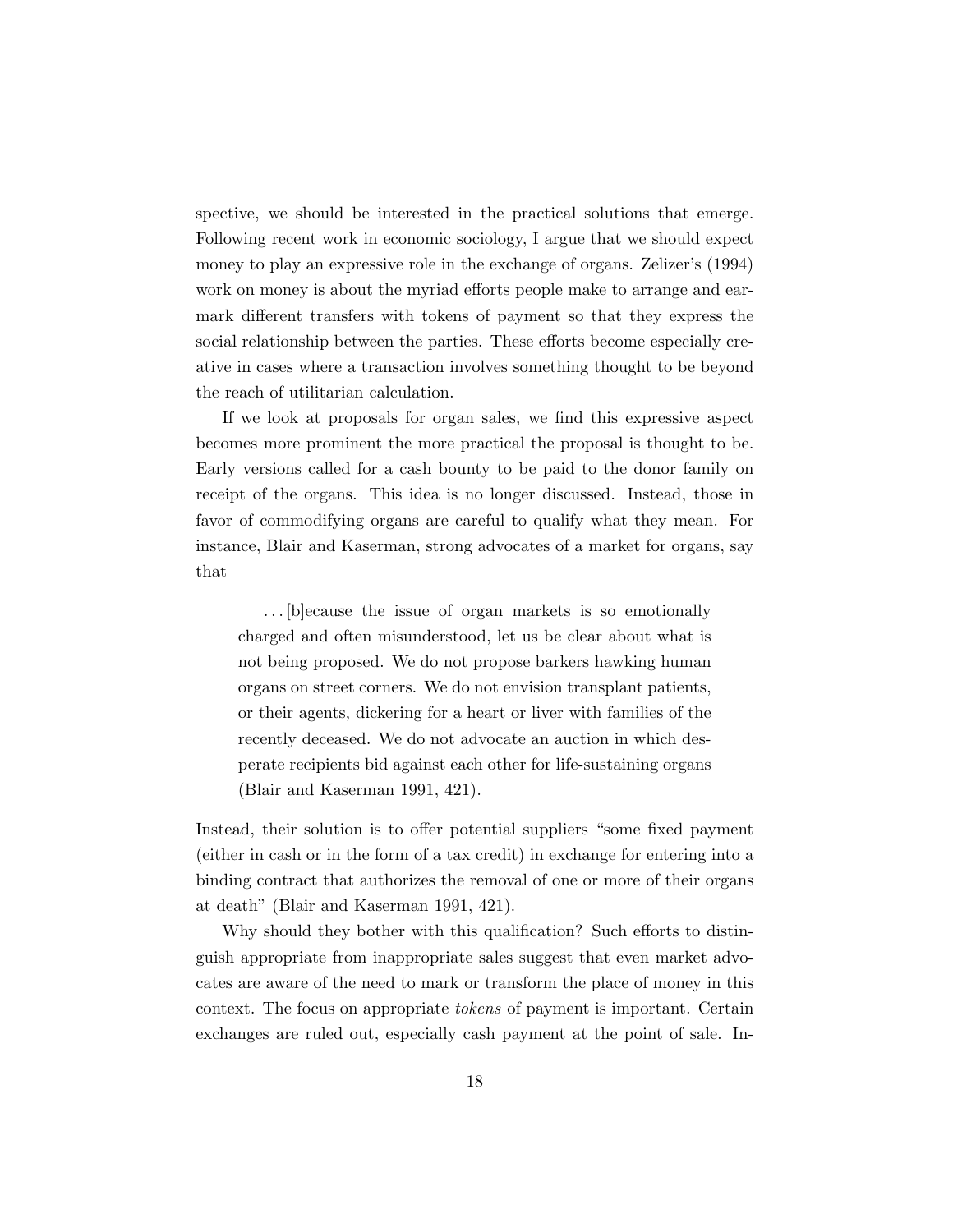stead, less visible payments are proposed, usually involving money given at a different time, well in advance of any organ procurement. Even these payments may be further restricted to, for instance, a health insurance premium reduction (Hansmann 1989). The futures market created is for an option on the organ, should it ever become available. Under such a system, most people's organs would not come up for donation, as they would not die in the appropriate circumstances. In contrast to early schemes that proposed paying the family several thousand dollars (estimated prices varied widely), the amount of money on offer is small. In addition, the form of the payment is commensurated to the item being purchased. The seller receives a small annual reduction in health insurance costs, not a check, a holiday in the Bahamas or a gift voucher to spend at Wal-Mart. The uncomfortable image of paying cold cash for a warm kidney is kept well away.

#### Payment schemes in practice

These carefully marked and delimited exchanges are just beginning to appear in practice. In March 1999, state health officials in Pennsylvania announced that they would soon begin offering a \$300 stipend to help donor families cover funeral expenses. This is the first time that a definite cash amount has been introduced by an OPO in connection with donor families. Families will not receive this money in cash. In fact, it will not be paid to them at all, but to funeral homes. A spokesperson for The Gift of Life Program (the Delaware Valley's OPO) said at the time that "This is absolutely not buying and selling organs ... This is about having a voluntary death benefit for a family who gave a gift.<sup>"11</sup> But of course, the OPO introduced the scheme in order to boost donation rates. ("The intent is to test it and see if it makes a difference to families" said the same spokesperson.) This is exactly how we would expect money to be introduced in such a case: it might be expected to act as an incentive, but it cannot be presented as one.

Programs such as these could make those who have already struggled to accept organ donation uncomfortable about it again. If the Pennsylva-

 $11$  "Pennsylvania Set to Break Taboo on Money for Organs." The New York Times May 6th 1999.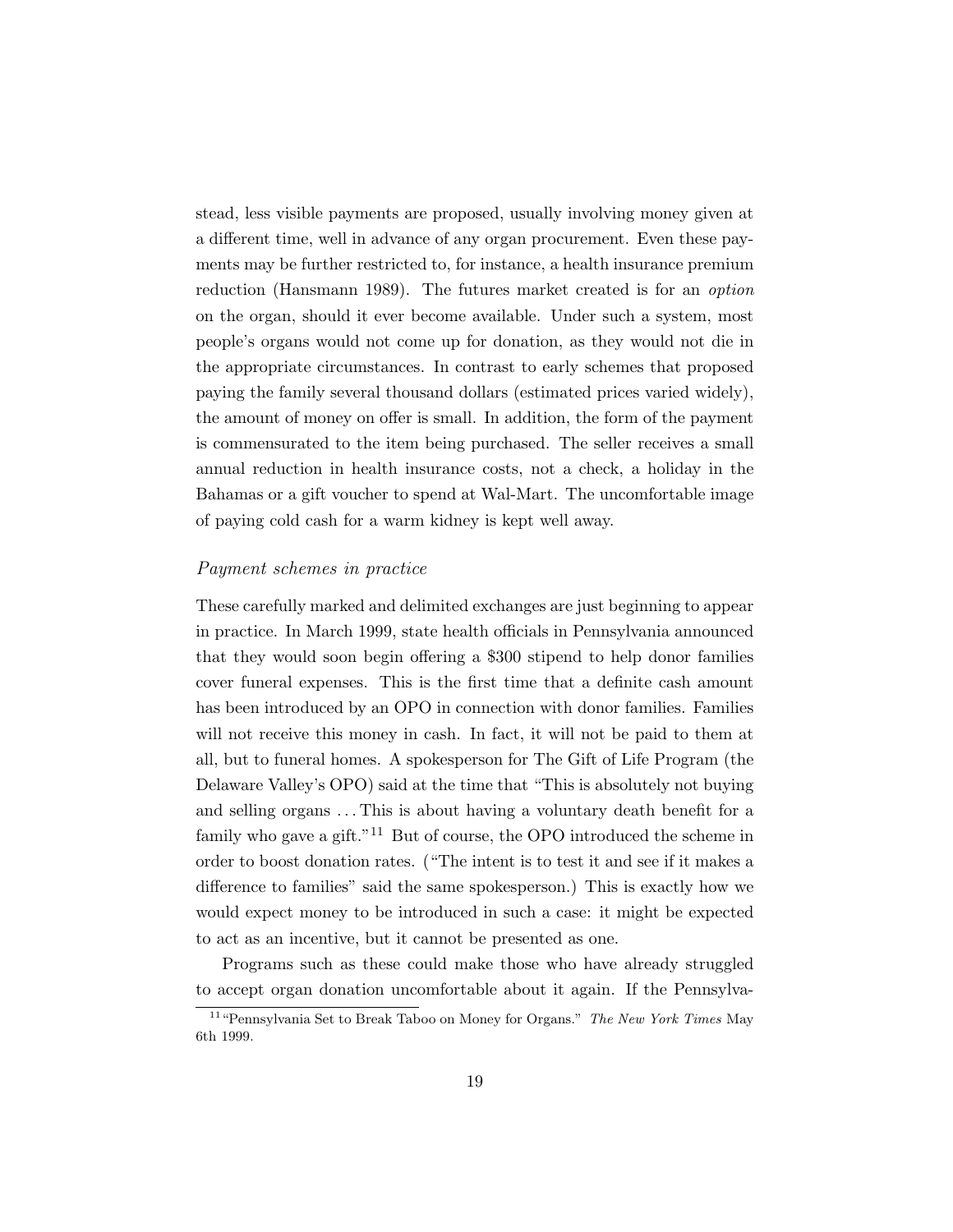nia scheme is widely implemented, we can expect the arguments as Zelizer documents for life insurance. It is an open question whether the Churches will reconcile themselves to compensation for organs. From the life insurance case, we can expect there to be two sticking points. First, as I have been arguing, the form of the payment will be crucial. Indirect, non-cash transfers (as in the Pennsylvania scheme) will probably be acceptable.

Second, the beneficiary of the transfer also poses a difficulty. Most proposals for futures markets in organs try to eliminate the role of the donor family by making a contract with the donor. But in practice, it is donor families that make the decision to donate, They are the real donors, in fact. Even if the doctors know their patient had a preference for organ donation (perhaps they carry an organ donor card, for example), in practice hospital staff will always defer to the family's wishes. If they refuse consent, the organs will not be harvested. This is so even where organ donor cards are witnessed legal documents. The central role of donor families is a big stumbling block to the implementation of schemes of the kind proposed by Hansmann (1989) or Blair and Kaserman (1991).

How commodified will exchange in organs become? At present, organs are given as gifts, and for-profit exchange in them is illegal. However, the media evidence shows that discussion of cash incentives for organs has consistently increased since the late 1980s. Figure 3 shows a smoothed plot of the number of New York Times news items mentioning financial incentives for organ donation over a twenty-year period, as a percentage of all stories about organ donation. The jump in coverage around 1983-84 is caused by early reports about people trying to sell their kidneys, and the subsequent passage of the National Organ Transplantation Act of 1984 (which banned the sale of organs). After the act passed, news items about organ sales or financial incentives remained at about 5% of all organ donation stories for several years. Beginning in 1990, coverage begins to climb again. Later items tend to be policy-oriented discussions of financial incentives as a potential solution to the organ shortage, rather than news stories about organ sales.<sup>12</sup>

 $12$ Over the period of the sample, horror stories about organs-for-cash do persist, but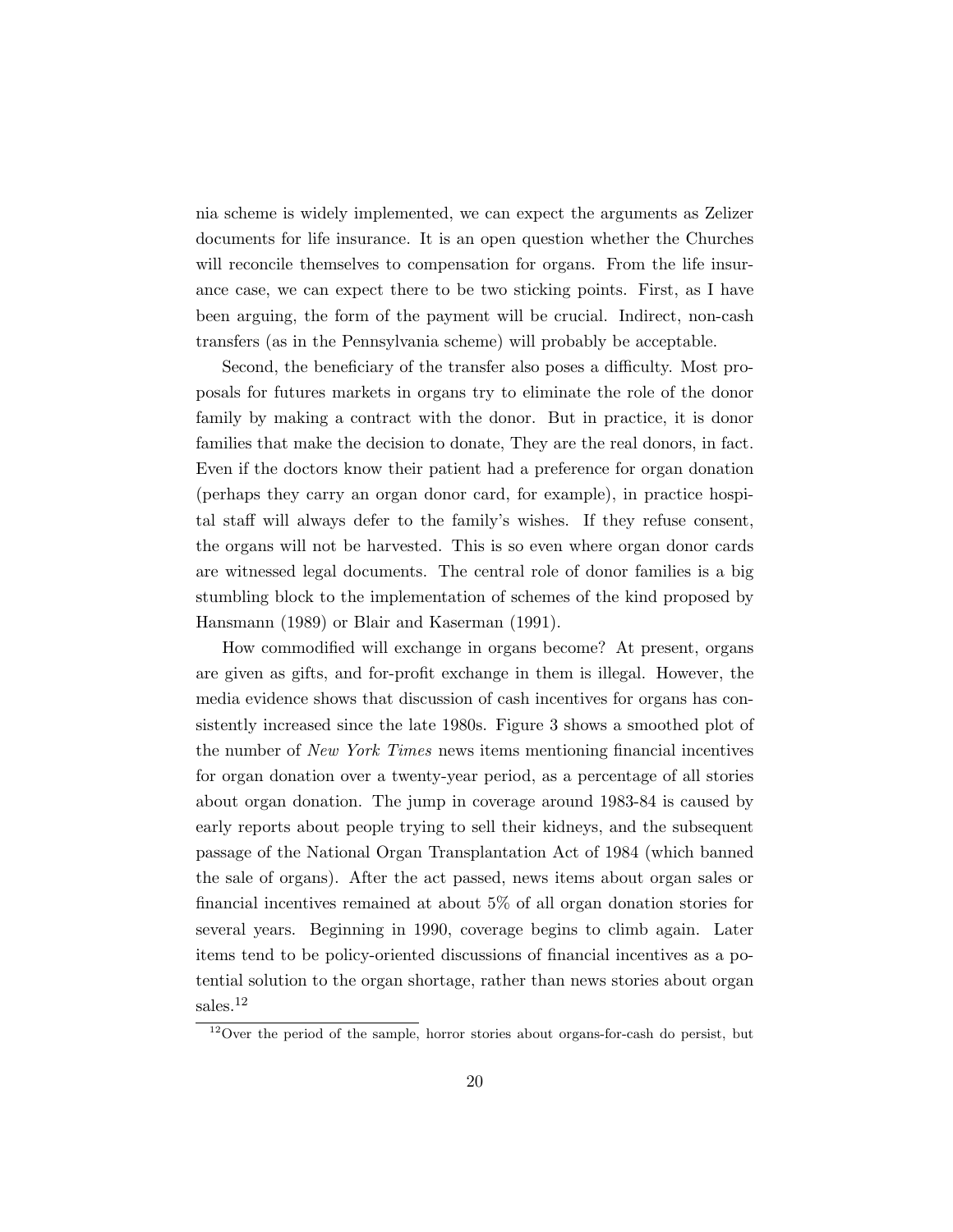## [FIGURE 3 ABOUT HERE]

It is interesting to ask whether the rise in "market talk" about donation is related to the fall in the relative number of stories about infants or children and transplantation. One interpretation is that children are an index of the sacred. Since the late 1980s, transplants have become more and more routine (from a medical point of view). At the same time, demand pressure on the system has increased severely. Associating organ transplants with children might have made it more palatable initially, but such associations might be a liability in the context of a severe shortage and the possibility of a market for organs.

# Commodification and account-giving

Nevertheless, donor families are not paid cash for their decision to donate. But both the trend of public discussion documented in Figure 3 and policy experiments like the Pennsylvania program suggest that money is being introduced to the act of donation in subtle ways. Does this mean organ procurement will ultimately be market driven?

Some economists take this view. Their argument is that the reasons and excuses offered are just window dressing for the simple expansion of the market into a new arena. The life insurance case shows that people often resist the market on moral grounds only to later accept it as expedient and sensible. Likewise for organ transplants. What would be the problem with an organ market? If it makes you feel better to call the sellers "donors" (as with human eggs), then go ahead. But the suppliers will still get the market rate, whether you call them donors or not.

In contrast, work in economic sociology, along with the efforts of some legal theorists (Radin 1996, Sunstein 1997), points in a different direction. Charles Tilly comments that, from Zelizer's perspective, "what appear to be narrowly rational economic transactions actually result from pursuit of

become almost exclusively concerned with foreign reports of organ sales, particularly from India, South America and Southeast Asia. These stories are excluded from the data in Figure 3.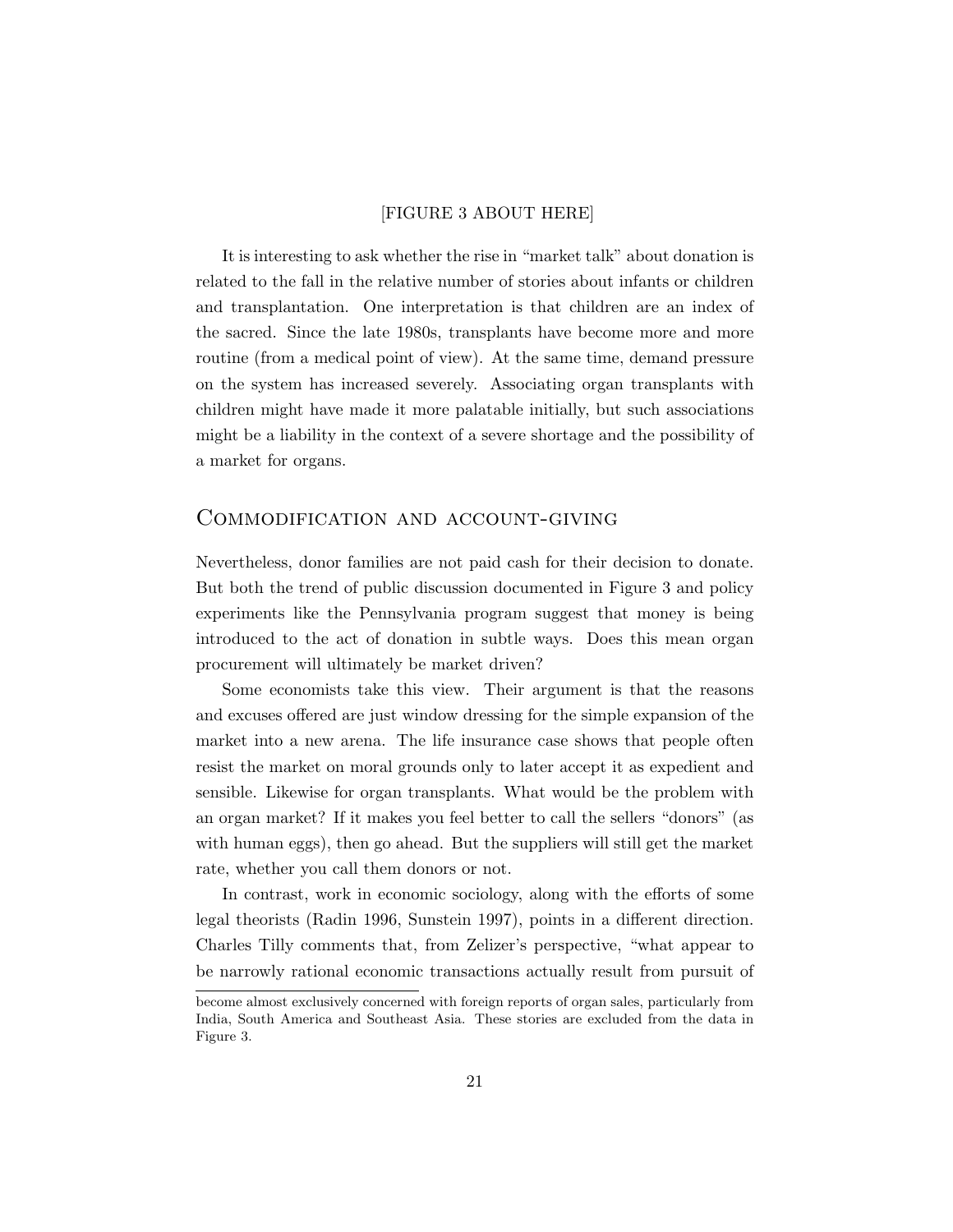meaningful social relations. Hence fears that monetization and commodification are dessicating social life have their causality backwards" (Tilly 1999, 341). In this volume, Deborah Davis examines the different "logics of entitlement" which Chinese focus-group members used to resolve hypothetical conflicts over property ownership. Different rationales were available, of which market-logic was only one. "Participants" she says, "weighed competing property claims within a moral framework that entwined the logic of family justice with practices of both the state and the market". Davis's respondents resolved their conflicts by establishing "the property rules that applied when the dwelling first became the family home". Once this was done, the basic relations between the participants were also known and the right logic to apply became clear. In these sorts of cases, the application of a particular logic of action or the choice of a particular tokens of exchange are fundamentally tied to some underlying social relationship.

Is there evidence to help choose between these alternatives? Some cases do seem better suited to one side than the other. Egg "donors" who are paid thousands of dollars for their services support the window-dressing view. On the other hand, the organ case raises the question of why there should be so much window dressing in the first place. Why should people go to such enormous efforts to distinguish forms of payment and ritualize exchanges as they do if it didn't express something besides a simple preference?

Even in the restricted area of human goods, there is a good deal of variation that does not conform to any simple pattern. Cash for organs is out of the question at present, but direct payment to women for their eggs is routine. Is the distinction therefore between renewable and nonrenewable body parts? This is a common explanation, but it is wrong. Except in special circumstances, whole blood cannot be bought from blood donors. In fact, a large U.S. cash-for-blood market was dismantled in the 1970s — a clear counterexample to the idea that market exchange must spread to everything in this area sooner or later.<sup>13</sup> This example should

<sup>&</sup>lt;sup>13</sup>The mistaken idea that market vs nonmarket exchange neatly lines up with renewable vs non-renewable body parts probably persists because many people wrongly believe that there is for-profit blood collection in the United States. In fact, almost all of the whole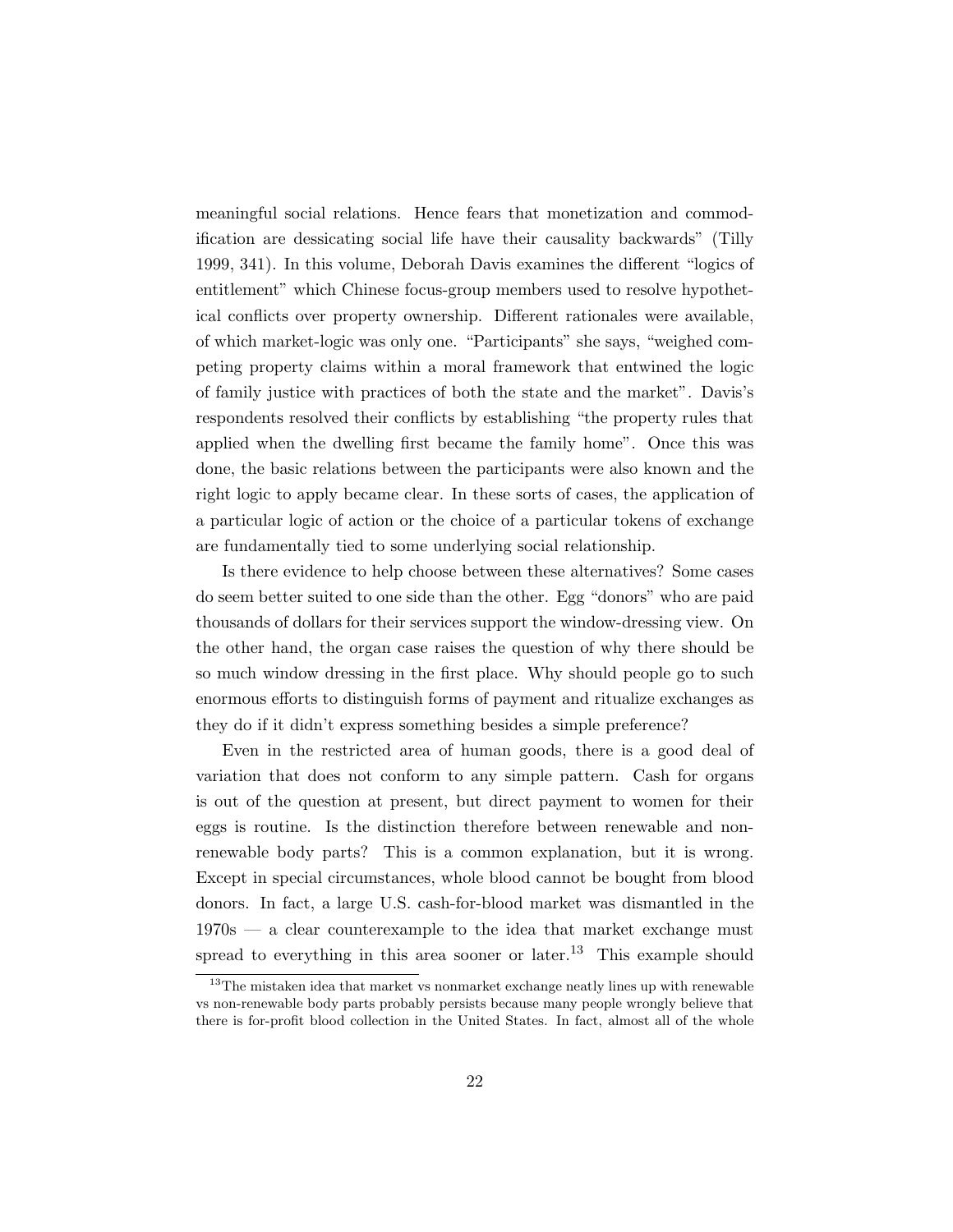give pause to both sides. On the one hand, markets do not inevitably win out. There is no slippery slope towards commodification. But on the other, there is no insuperable obstacle that prevents for-profit markets in human goods from being set up. Just such a market existed for blood until 1974, and still exists for plasma. The correspondence of types of goods to kinds of exchange systems is variable, and not an immutable fact about human nature. A sociology of commodification ought to be able to account for this variability.

Further, the legitimate expression of a market interpretation might vary by social position, or by the frequency of the transaction. Most donor families are only in that position once. Medical professionals who are repeatedly involved in organ exchange may have a "backstage" view that sounds more cynical. Backstage cynicism is not uncommon in medicine. For instance, in the U.K., when a person dies a doctor must fill in a form registering the cause of death. There is no charge to the next of kin for this. However, if the body is to be cremated, the doctor charges for the relevant form, and also gets another doctor to fill in a similar form, for a total charge of about sixty pounds. This is known in the trade as "Ash Cash." Even here, though, the market-talk may represent rhetorical gallows humor more than a real financial incentive (see Radin 1996, 79–101, for a discussion of the relationship between market rhetoric and commodification proper).

Within genuinely cash-oriented markets, some interesting conventions still exist. Egg-suppliers will normally receive an unspecified gift in addition to the money. The following newspaper advertisement (from the *Columbia* Daily Spectator) is typical: "Although our gratitude cannot be measured in dollars, if we were in your shoes, the least we would expect is: \$6,500 plus expenses (and a gift).<sup>"14</sup> Even sperm donors, who are at the very bottom

blood collected is freely donated. There is a market for plasma, which complicates the issue. But this only reinforces the point: there is no convenient biological divide that maps on to the social organization of exchange. See Healy (1999) for further discussion.

 $14$  "We have had some fabulous gifts ... We have had donors sent on cruises, we have had a year of tuition paid. The donor doesn't know what the gift is going to be. She just knows that there will be a gift, so that way she's still giving her eggs without undue compensation or any form of bribery." So says Teri Royal of the Options Egg Donor Agency. Quoted in Mead (1999, 62).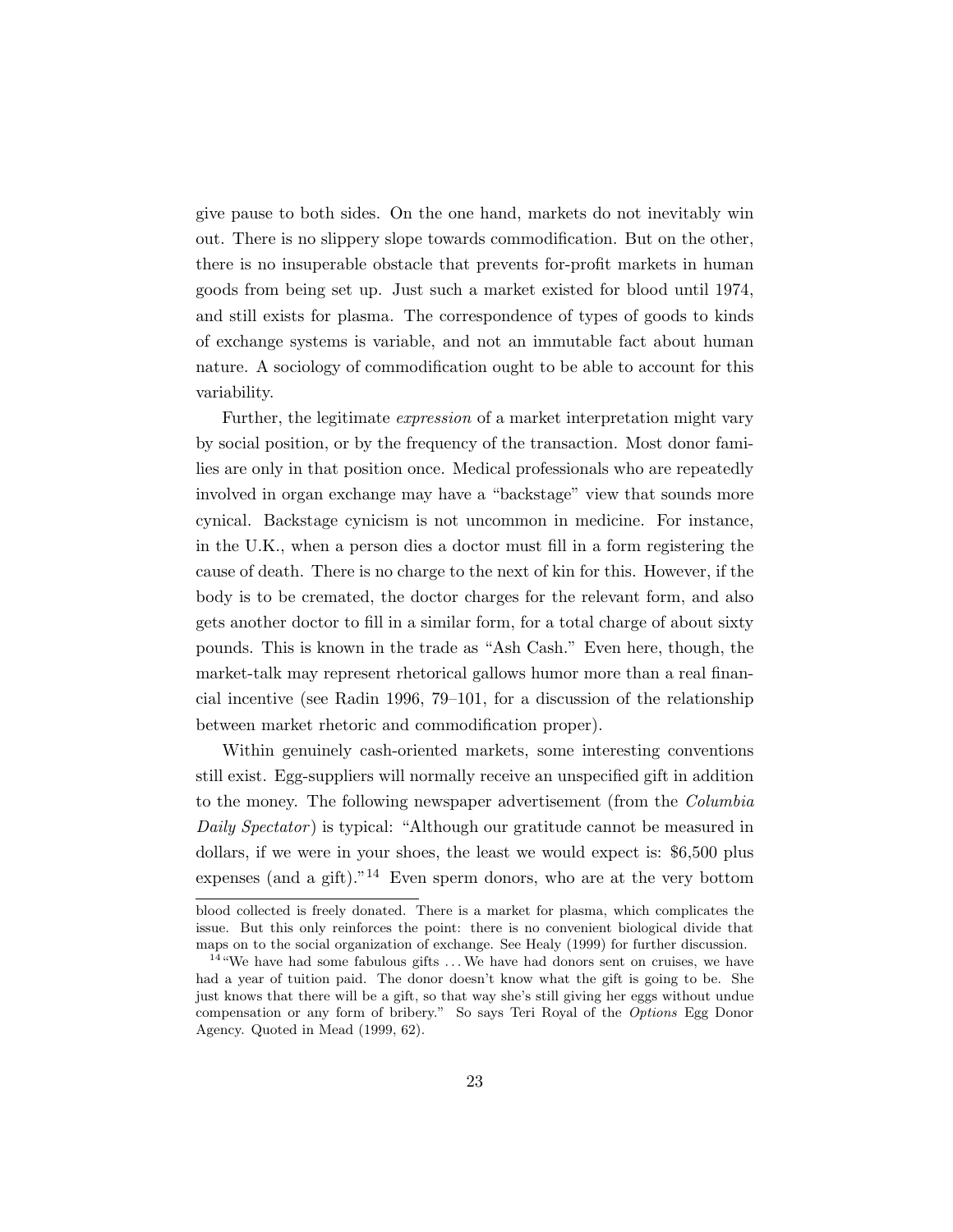of the status and income hierarchies in the world of human goods, are still donors rather than vendors. It seems that, even if money is involved in these exchanges, people do not want to account for them in market terms. They repeatedly insist that they are not being motivated by the money. If experiments like the Pennsylvania scheme have the effect of increasing the donation rate, then the trend of in-kind reimbursement is likely to accelerate. But the official account of donation will probably not speak in market language.

Disguised payments, benefits and gifts to donor families are likely to play an increasingly important role in the organ supply. Is this commodification? It does not conform to the altruistic vision of organ exchange. But it is not the nightmare world of cash for kidneys that many opponents of commodification have in mind. Nor does it much resemble the system of binding contracts with future donors proposed by the more thoughtful advocates of the market. From what we know about the motives of donor families, the organizational effort required to procure organs, and the fragility of consent, there is every reason to believe that these complicated arrangements are a necessary part of motivating the consent to donate, and not just windowdressing that could be dispensed with if only we were honest with ourselves.

# **CONCLUSION**

Contemporary debate about medical technology and the market is attracted by novelty, by the brave new worlds opened up by genetic engineering or cloning or xenotransplantation (Cooper and Lanza 2000). It is often normative, asking what ought to be done (to commodify or not to commodify) with particular goods. These are important problems, but I have taken a different tack here. I argued that economic and cultural sociology contribute important insights about how people manage these problems. This approach, developed from historical cases of commodification, makes good empirical predictions about the organ industry. I argued that the chief lesson of these studies is that the empirical reality of organ exchange is likely to be more differentiated and carefully managed than standard debates about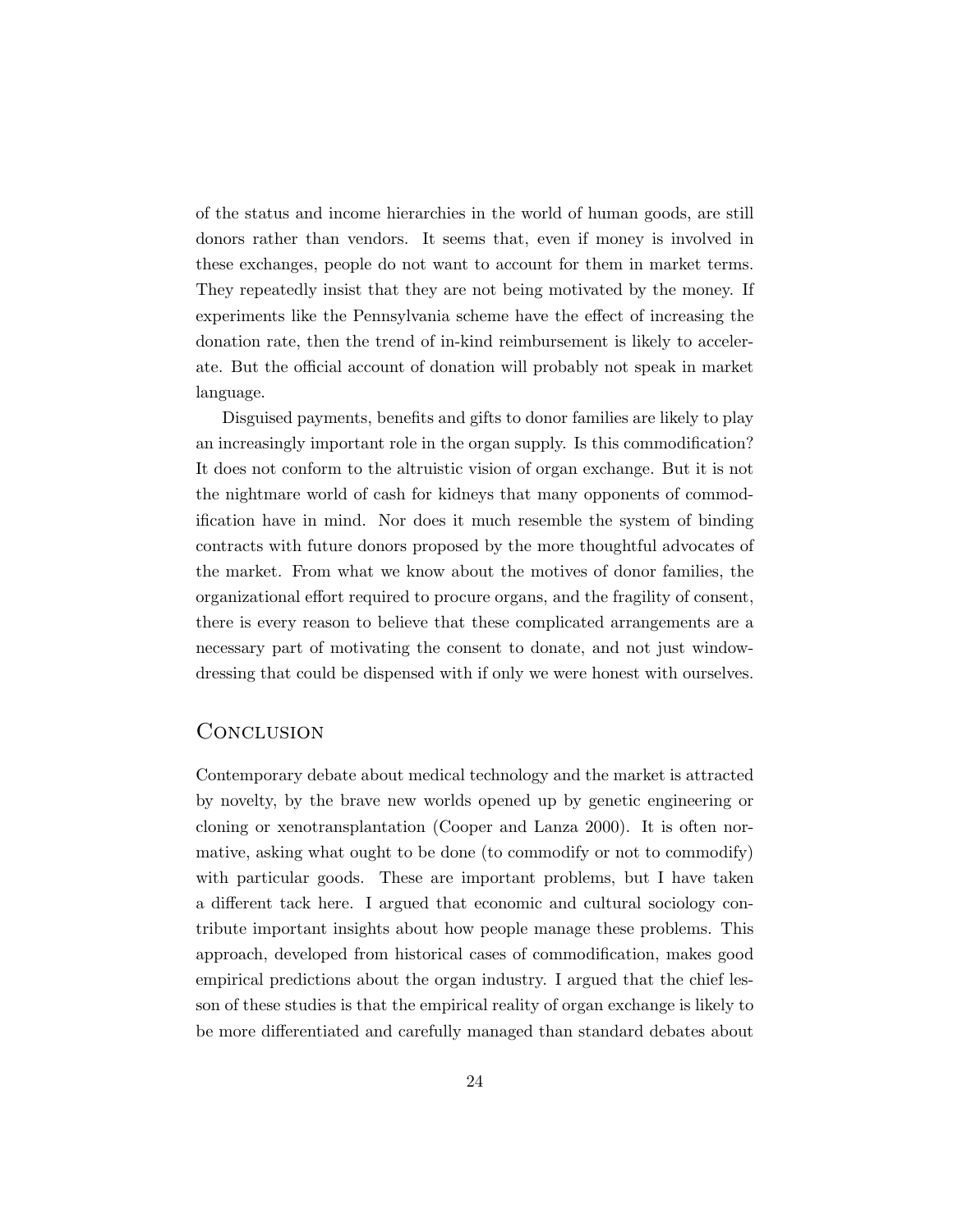commodification might lead us to believe.

Though outside the range of the usual comparison cases, the analogy I began with between the life insurance and organ transplant industries is rich. Life insurance and organ transplants threaten sacred beliefs about death and the body. They bring the threat of utilitarian calculation and the negative influence of money. One possible reaction is to ban the corrupting practice for good. But more often, the practical benefits are large, or the promoting organizations are powerful. The new practice can be reinterpreted so that it can be incorporated into existing ritual, and reconciled to existing understandings. The cultural account of organ donation can been seen in these terms. Transplant advocates did not force their ideas on an unwilling public. Neither did the account of donation appear by magic to solve the problem of procurement. Rather, there are many ways that donation might be understood. The cultural work of transplant advocates produced the public version we ended up with. They found ways to incorporate donation into death rituals; they made signing a donor card a morally worthwhile action; they associated the donation with a kind of social immortality. The result is that public opposition to organ procurement is now almost unknown in the United States, even though people do not like to sign donor cards, families often refuse consent to donate, and the available evidence suggests a much wider range of responses to procurement than the official account suggests.

As the organ shortage has worsened, OPOs have begun to explore new ways to give people the incentive to donate. Proposals for commericalizing the system by contracting with potential donors misunderstand both how the procurement process works and how people understand it. Paradoxically, opposition to commercialization is buttressed by the same arguments for the "gift of life" that helped legitimate donation and transplantation from the 1970s onwards. In response, transplant advocates in favor of some kind of incentive system are beginning to develop payment systems that reimburse without corrupting. A new phase of account-making seems to be underway.

The standard commodification literature tends to miss this organizational and cultural work. Instead, it focuses on abstract questions of commodification or on difficult (and often quite unusual) cases (Zaner 1988,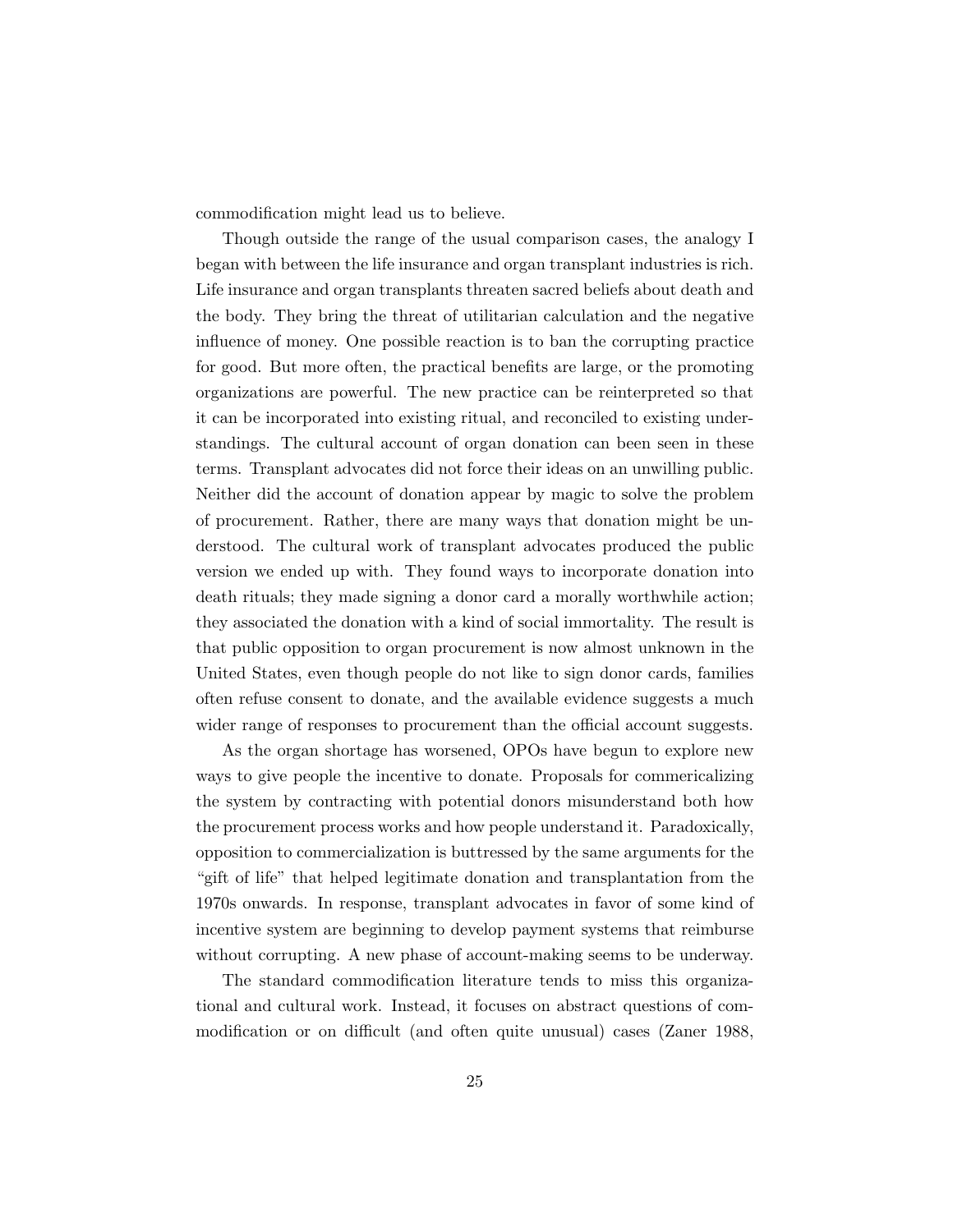Childress 1989, Churchill and Pinkus 1990, Lamb 1990). Some bioethicists are concerned with the practical application of moral theory (Caplan 1994). But the field as a whole has little to say about the how individuals and organizations have found ways to give meaning to transplantation. Similarly, although some scholars have developed sophisticated conceptual accounts of commodification (Anderson 1993, Radin 1996, Sunstein 1997) they have less to say about the organizational effort and cultural work that go into making these exchanges socially acceptable.

I have argued that, as with similar areas that deal with death or the exchange of human goods, the transplant community has tried to account for itself as a moral actor in a comprehensible and convincing way. In the process it has developed a body of secular ritual to help manage a fragile transaction. This account is under increasing pressure as the gap between supply and demand for organs continues to widen. The key to understanding what exchange in human goods will look like in the future does not lie in novel technologies or moral recipes. Rather, what is important is its resemblance to other markets — for insurance, blood, children, or sex that are subject to similar cultural work and face comparable organizational problems. Strategies used to make exchanges socially acceptable in these cases will also shape the institutionalization of organ donation.

## **REFERENCES**

- Anderson, Elizabeth. 1993. Value in Ethics and Economics. Cambridge, MA: Harvard University Press.
- Andrews, Lori and Dorothy Nelkin. 2001. Body Bazaar: The market for human tissue in the biotechnology age. New York: Crown.
- Banevicius, Maria. 1992. An Investigation of Cadaver Organ Donor Families Three Years After Donation: A pilot study. Master's thesis, Yale University School of Nursing, New Haven, CT.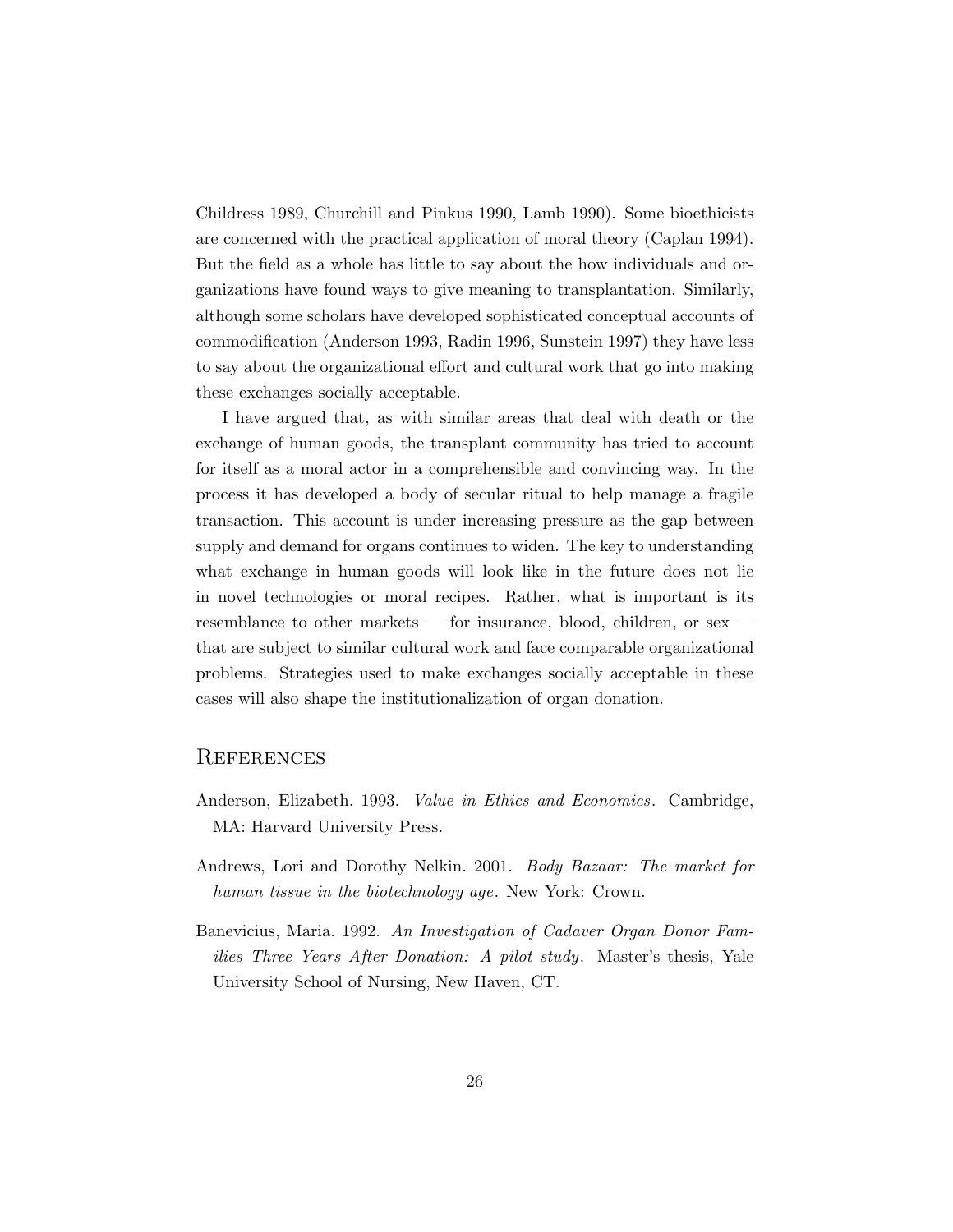- Batten, Helen Levine and Jeffrey Prottas. 1987. "Kind Strangers: the families of organ donors." Health Affairs 6:35–47.
- Blair, Roger and David Kaserman. 1991. "The Economics and Ethics of Alternative Cadaveric Organ Procurement Policies." Yale Journal of Regulation 8:403–452.
- Caplan, Arthur. 1987. "Sounding board: ethical and policy issues in the procurement of cadaver organs for transplantation." In Human Organ Transplantation: societal, medical-legal, regulatory and reimbursement issues, edited by Dale H. Cowan, Jo Ann Kantorowitz, Jay Moskowitz, and Peter H. Rheinstein. Ann Arbor, MI: Health Administration Press.
- Caplan, Arthur. 1994. If I were a rich man, could I buy a pancreas? Indiana: Indiana University Press.
- Caplan, Arthur and Daniel Coelho (eds.). 1998. The Ethics of Organ Transplants. Amherst, NY: Prometheus Books.
- Carney, Karen. 1999. Precious Gifts: Katie Coolican's Story. Barklay and Eve Explain Organ and Tissue Donation. Dragonfly Publishing.
- Childress, James F. 1989. "Ethical criteria for Procuring and Distributing Organs for Transplantation." Journal of Health Politics, Policy and Law 14:87–113.
- Churchill, Larry R. and Rosa Lynn Pinkus. 1990. "The use of Anencephalic Organs: historical and ethical dimensions." Milbank Quarterly 68:147– 169.
- Cooper, David K. and Robert P. Lanza. 2000. Xeno: The promise of transplanting animal organs into humans. New York: Oxford University Press.
- Dossick, Phillip. 1978. Transplant: a family chronicle. New York: Viking.
- Espeland, Wendy Nelson and Mitchell L. Stevens. 1998. "Commensuration as a Social Process." Annual Review of Sociology 24:313–43.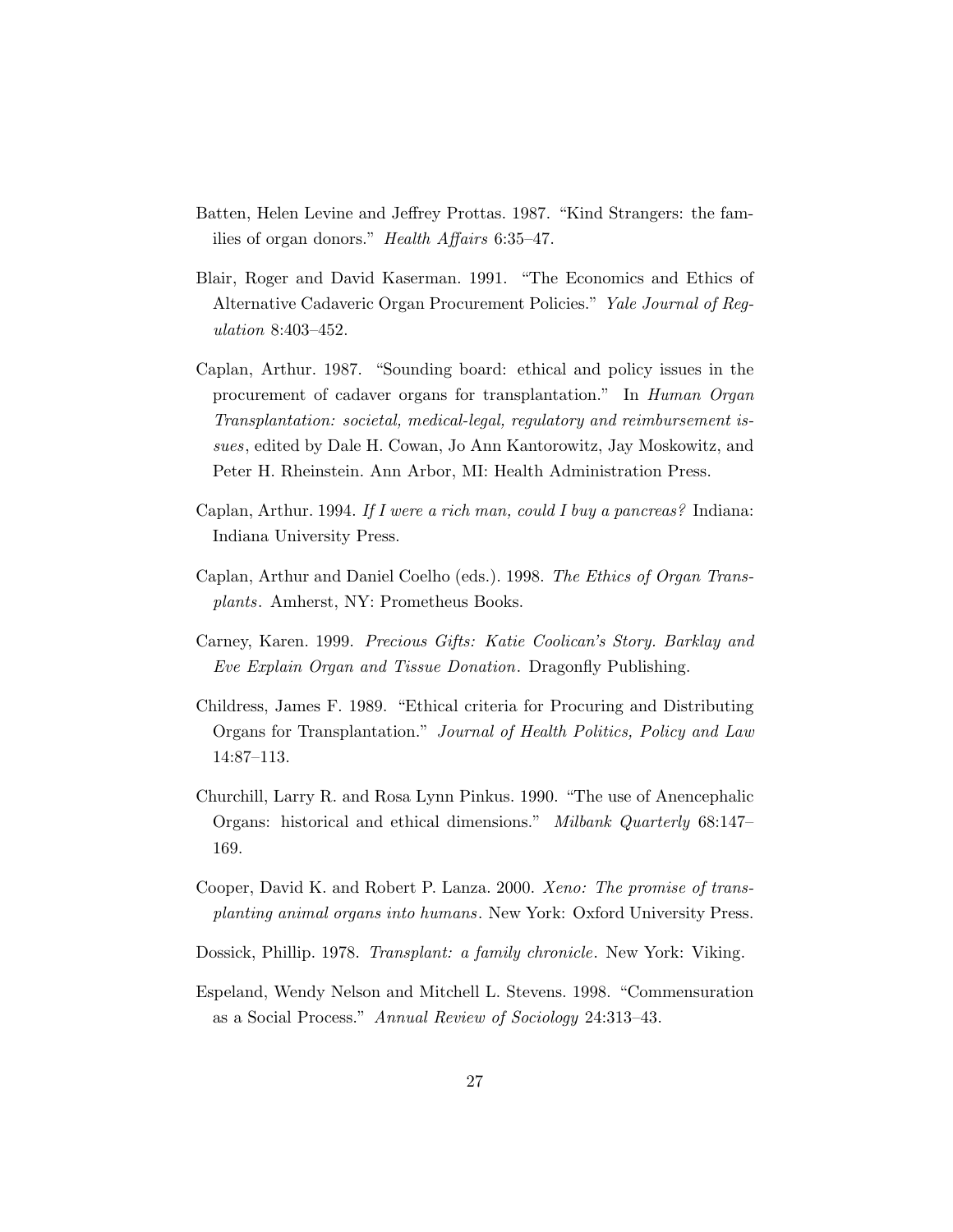- Fox, Renée and Judith Swazey. 1974. The Courage to Fail: a social view of organ transplantation and dialysis. Chicago, IL: University of Chicago Press.
- Fox, Renée and Judith Swazey. 1992. Spare Parts: organ replacement in American society. New York, NY: Oxford University Press.
- Godelier, Maurice. 1999. The Enigma of the Gift. Chicago, IL: University of Chicago Press.
- Gortmaker, S.L. 1998. "Improving the request process to increase family consent for organ donation." Journal of Transplant Coordination 8:210– 217.
- Green, Reg. 1997. The Nicholas Effect: A Boy's Gift to the World. Cambridge, MA: O'Reilly.
- Gutkind, Lee. 1990. Many Sleepless Nights: the world of organ transplantation. Pittsburgh, PA: University of Pittsburgh Press.
- Hansmann, Henry. 1989. "The Economics and Ethics of Markets for Human Organs." Journal of Health Politics, Policy and Law pp. 57–85.
- Healy, Kieran. 1999. "The Emergence of HIV in the U.S. Blood Supply: organizations, obligations and the management of uncertainty." Theory and Society 28:529–558.
- Hochshild, Arlie. 1985. The Managed Heart: Commercialization of Human Feeling. Berkeley, CA: University of California Press.
- Hogle, Linda. 1999. Recovering the Nation's Body: cultural memory, medicine and the politics of redemption. New Brunswick, NJ: Rutgers University Press.
- Horton, Raymond L. and Patricia J. Horton. 1990. "Knowledge Regarding Organ Donation: Identifying and Overcoming Barriers to Organ Donation." Social Science and Medicine pp. 791–800.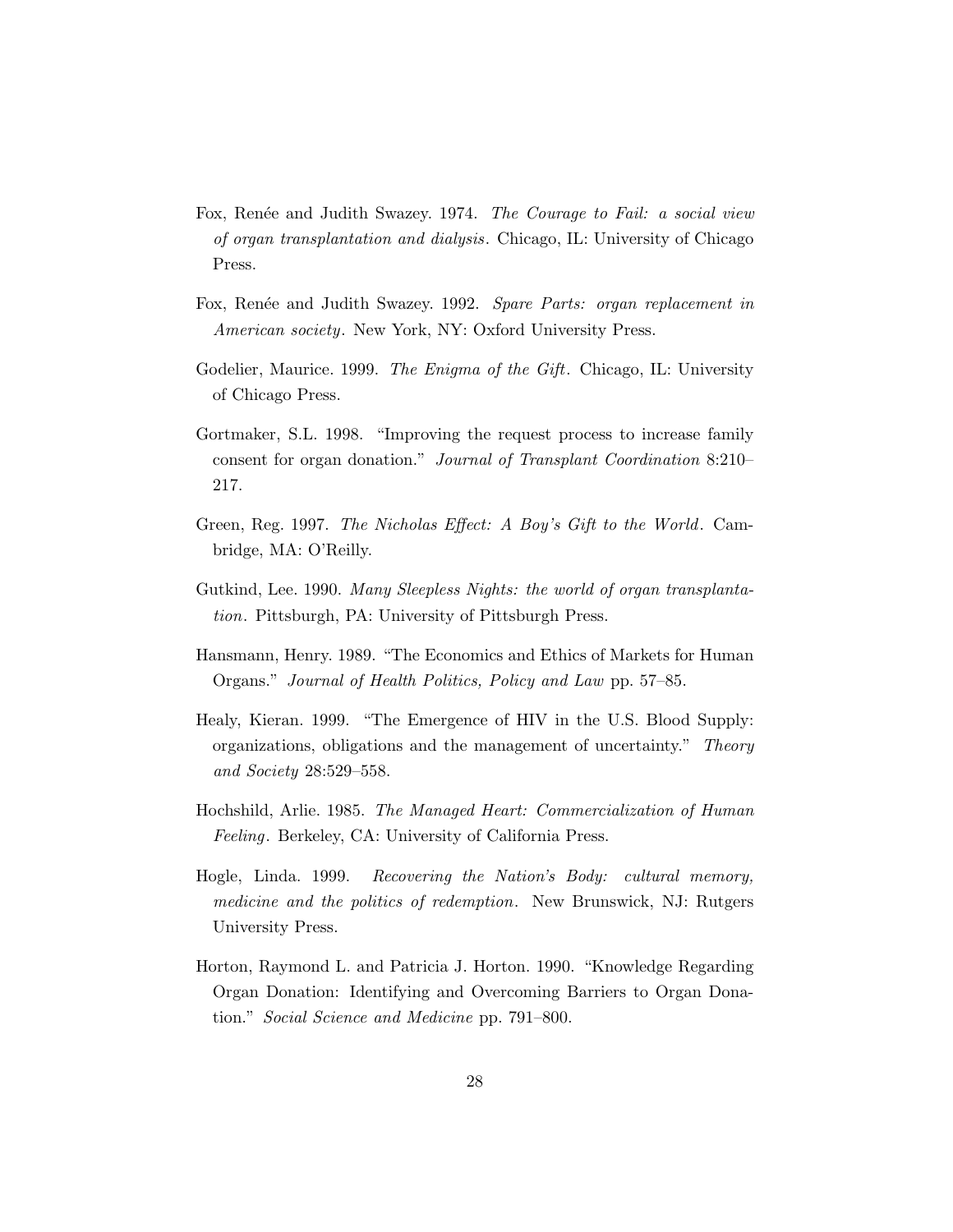- Kimbrell, Andrew. 1998. The Human Body Shop: the cloning, engineering and marketing of life. Regnery, 2nd edition.
- Lamb, David. 1990. Organ Transplants and Ethics. New York, NY: Routledge.
- Lock, Margaret. 1996. "Deadly Disputes: Ideologies and Brain Death in Japan." In Organ Transplantation: meanings and realities, edited by Stuart J. Younger, Reneé Fox, and Laurence J. O'Connell, pp. 142–167. Madison, WI: University of Wisconsin Press.
- Mead, Rebecca. 1999. "Eggs for Sale." The New Yorker August 9th:56–65.
- Nelson, Julie. 1998. "One Sphere or Two?" American Behavioral Scientist 41:1467–1471.
- Norris, M.K. Gaedeke. 1990. "Required Request: why it has not significantly improved the donor shortage." Heart  $\mathcal C$  Lung 19:685–686.
- Parr, Elizabeth. 1996. I'm Glad You're Not Dead: A Liver Transplant Story. New York, NY: Journey.
- Pekkanen, John. 1986. Donor: how one girl's death gave life to others. Boston, MA: Little, Brown.
- Poole, Victoria. 1980. Thursday's Child. New York, NY: Little, Brown.
- Radin, Margaret. 1996. Contested Commodities. Cambridge, MA: Harvard University Press.
- Ribal, Lizzy. 1997. Lizzy Gets a New Liver. U.S. Presbyterian Church: Curriculum Publishing.
- Richardson, Ruth. 1996. "Fearful Symmetry: Corpses for Anatomy, Organs for Transplant?" In Organ Transplantation: meanings and realities, edited by Stuart J. Younger, Renée C. Fox, and Laurence J. O'Connell, pp. 66–100. Madison, WI: University of Wisconsin Press.
- Royle, Nicholas. 1997. The matter of the heart. London: Abacus.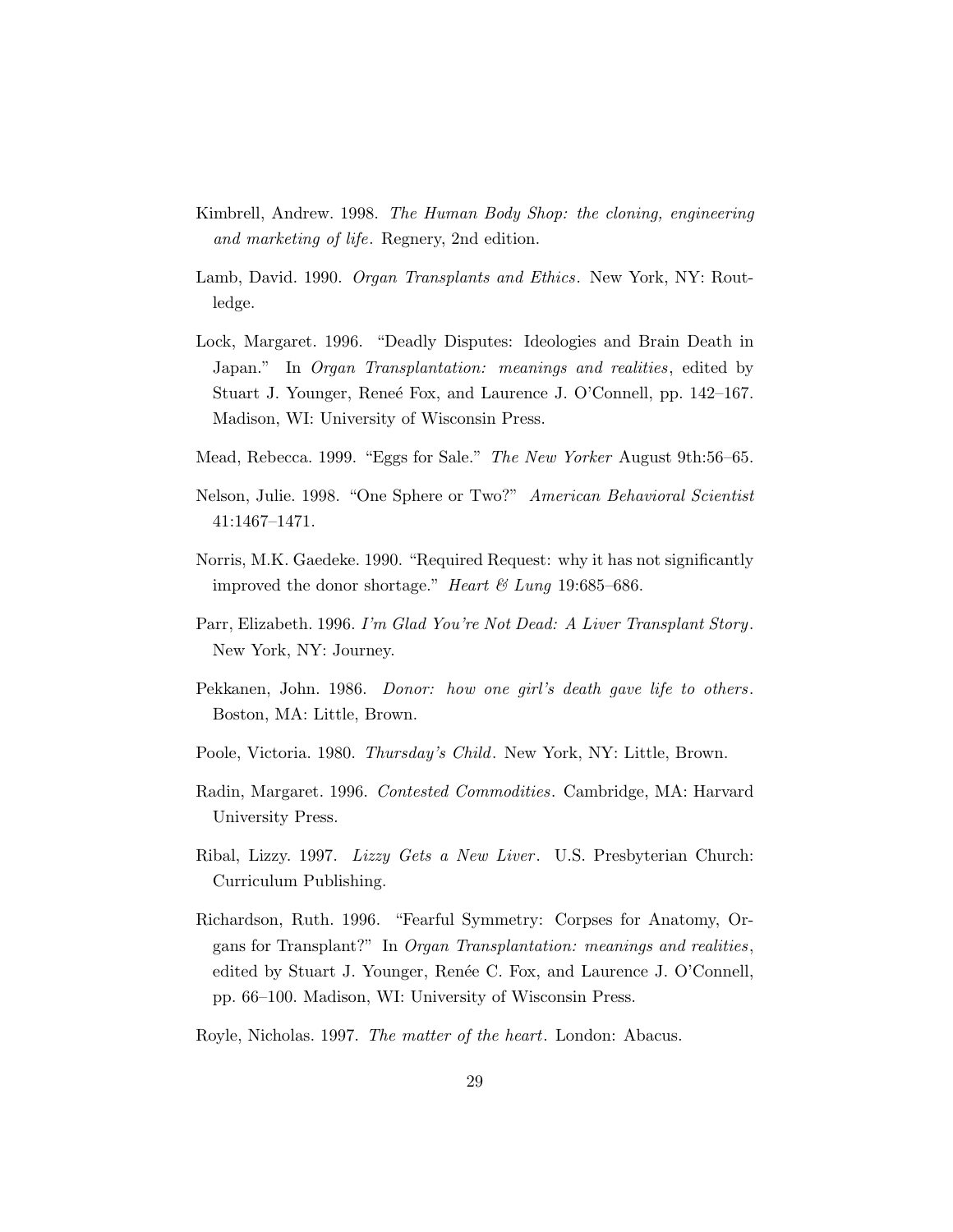- Sammons, Bonnie Harris. 1988. "Organ Recovery Coordinators can Help Family Work Through the Grieving Process." AORN Journal 48:181– 182.
- Sanders, Alice. 1999. "Discussions And Decisions Save Lives." Available electronically at http://www.transweb.org/reference/articles/ donation/alice\_sanders.html. Accessed September 25th 1999.
- Schomaker, Mary Zimmeth. 1995. Lifeline: How One Night Changed Five Lives. New York, NY: New Horizon Press.
- Scott, Marvin B. and Stanford M. Lyman. 1968. "Accounts." American Sociological Review 33:46–62.
- Simmons, Roberta, Susan Klein Marine, and Richard Simmons. 1977. Gift of life: the social and psychological impact of organ transplantation. New York: Wiley.
- Starzl, Thomas. 1992. The Puzzle People: Memoirs of a transplant surgeon. Pittsburgh, PA: University of Pittsburgh Press.
- Strange, Julie Mull and David Taylor. 1991. "Organ and Tissue donation." In Transplantation Nursing: acute and long-term management, edited by Marie T. Nolan and Sharon M. Augustine, pp. 77–108. Norwalk, CT: Appleton & Lange.
- Sunstein, Cass. 1997. Free Markets and Social Justice. New York, NY: Oxford University Press.
- Sylvia, Claire. 1997. A Change of Heart: a memoir . New York, NY: Little, Brown.
- Tilly, Charles. 1999. "Power Top Down and Bottom Up." The Journal of Political Philosophy 7:330–352.
- Twersky, Abraham, Michael Gold, and Walter Jacob. 1991. "Jewish Perspectives." In New Harvest: transplanting the body and reaping the bene-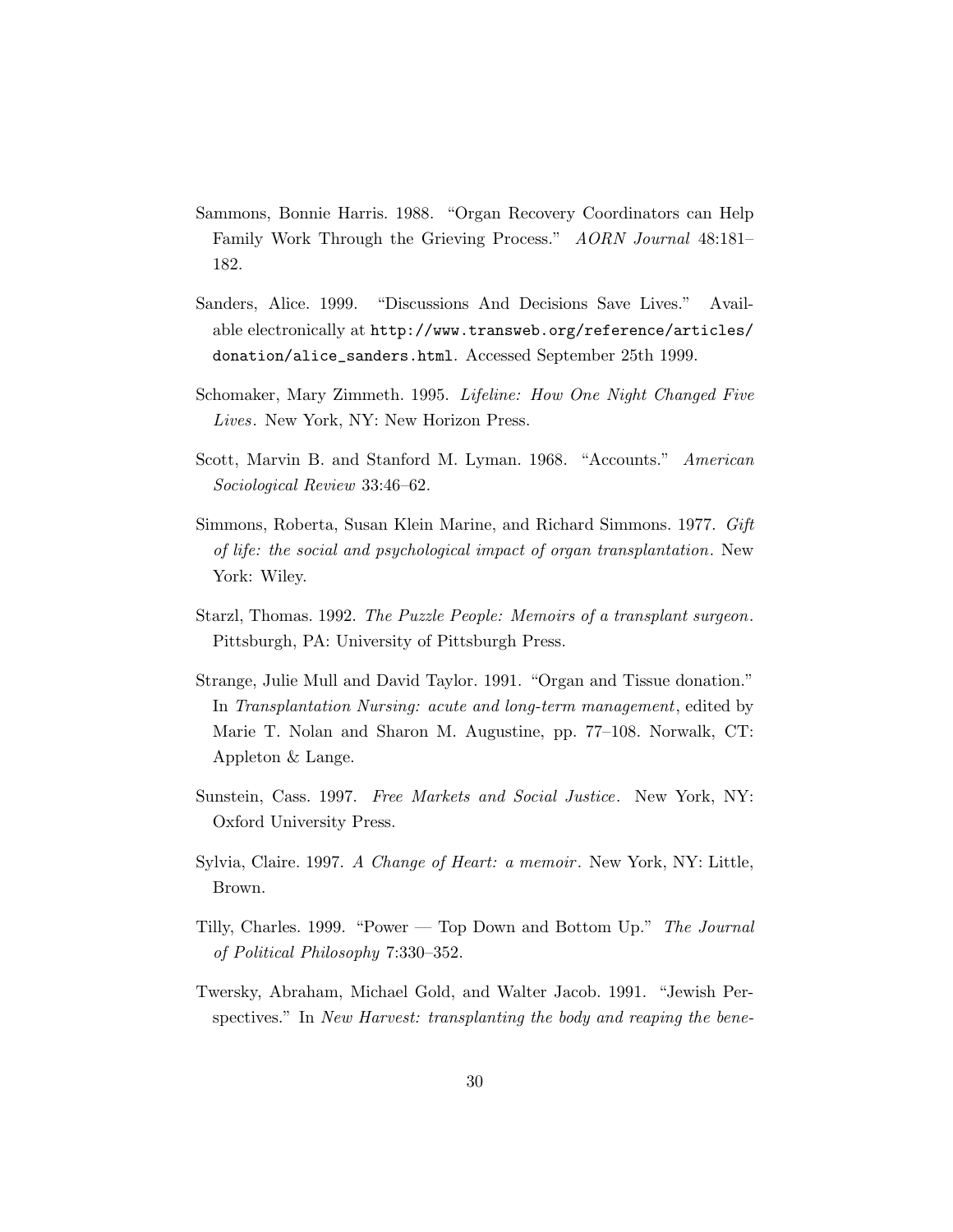fits, edited by C. Don Keyes and Walter E. Wiest, pp. 187–198. Clifton, NJ: Humana Press.

- United Network for Organ Sharing. 1995. UNOS Organ Procurement Coordinator's Handbook. Richmond, VA: UNOS.
- United Network for Organ Sharing. 1998. Organ and Tissue Donation: A Reference Guide for Clergy. Richmond, VA: UNOS, 3rd edition.
- United Network for Organ Sharing. 1999. "Share your life. Share your decision." UNOS Informational Brochure.
- United Network for Organ Sharing. nd. Donation & Transplantation: Nursing Curriculum. Richmond, VA: UNOS.
- Walzer, Michael. 1983. Spheres of Justice. New York, NY: Basic Books.
- Williams, Barbara A. Helene, Kathleen L. Grady, and Doris M. Sadiford-Guttenbeil. 1991. Organ Transplantation: a manual for nurses. New York, NY: Springer.
- Wuthnow, Robert. 1991. Acts of Compassion: Caring for others and helping ourselves. Princeton, NJ: Princeton University Press.
- Wuthnow, Robert. 1995. Learning to Care: Elementary Kindness in an Age of Indifference. New York, NY: Oxford University Press.
- Wuthnow, Robert. 1996. Poor Richard's Principle: Recovering the American Dream Through the Moral Dimension of Work, Business and Money. Princeton: Princeton University Press.
- Yomtoob, Parichehr and Ted Schwarz. 1986. The Gift of Life. New York: St. Martin's Press.
- Zaner, Richard M. (ed.). 1988. Death: beyond whole-brain criteria. Boston, MA: Kluwer Academic Publishers.
- Zelizer, Viviana. 1979. Morals and Markets: the development of life insurance in the United States. New York, NY: Columbia University Press.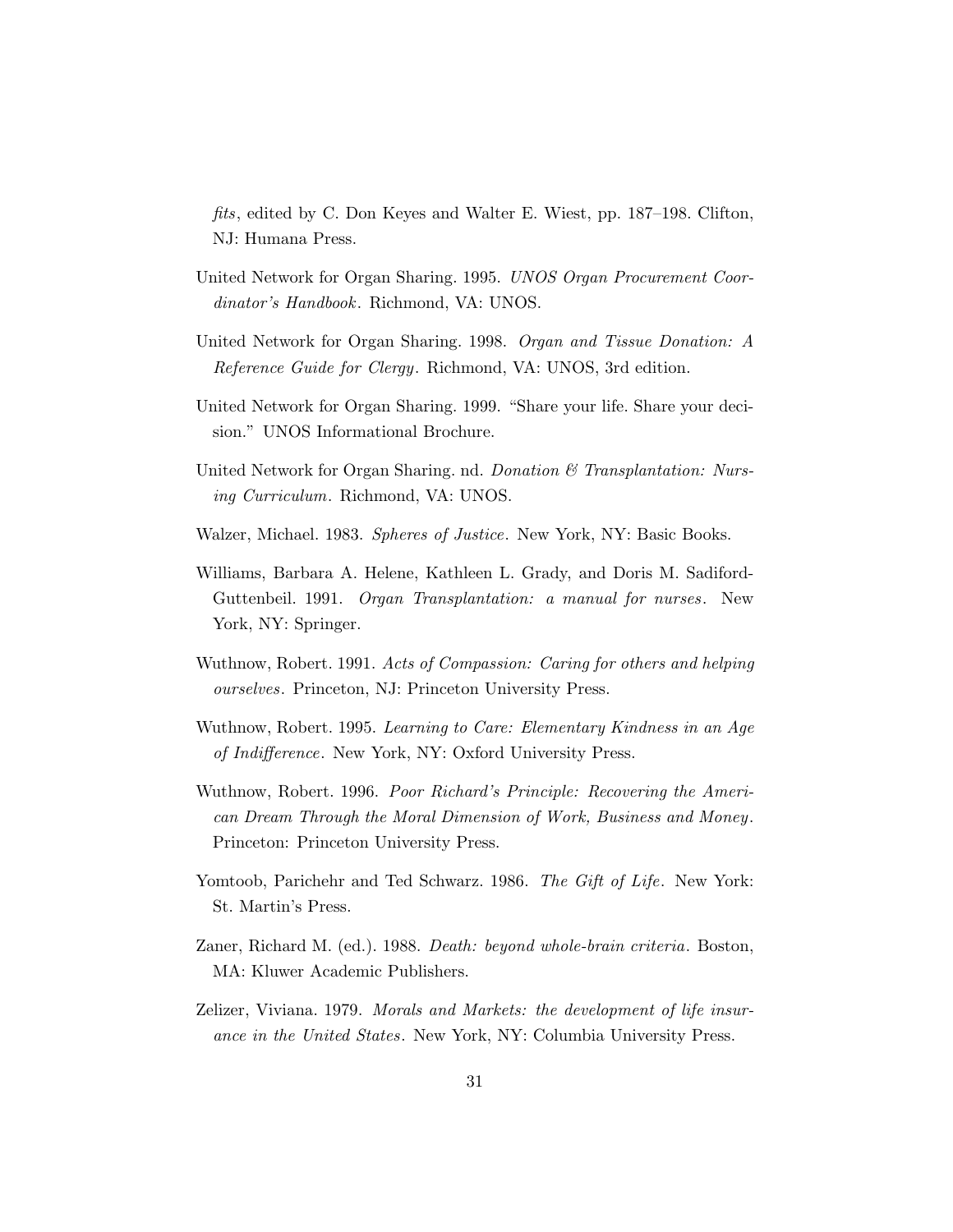- Zelizer, Viviana. 1988. The Social Meaning of Money. Cambridge, MA: Ballinger.
- Zelizer, Viviana. 1994. The Social Meaning of Money. New York, NY: Basic Books.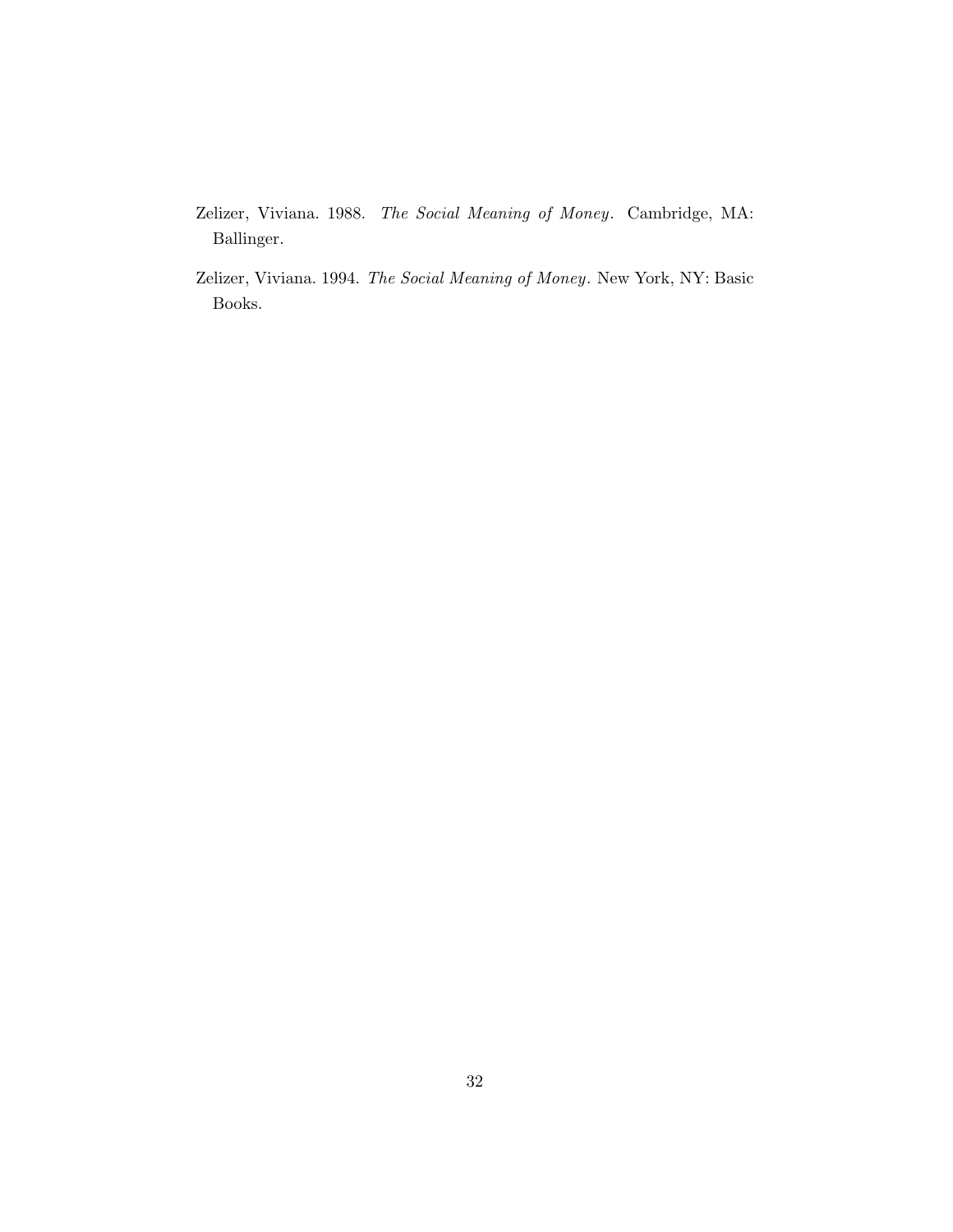

Figure 1: Number of New York Times news items on organ transplantation or donation, 1980-1999.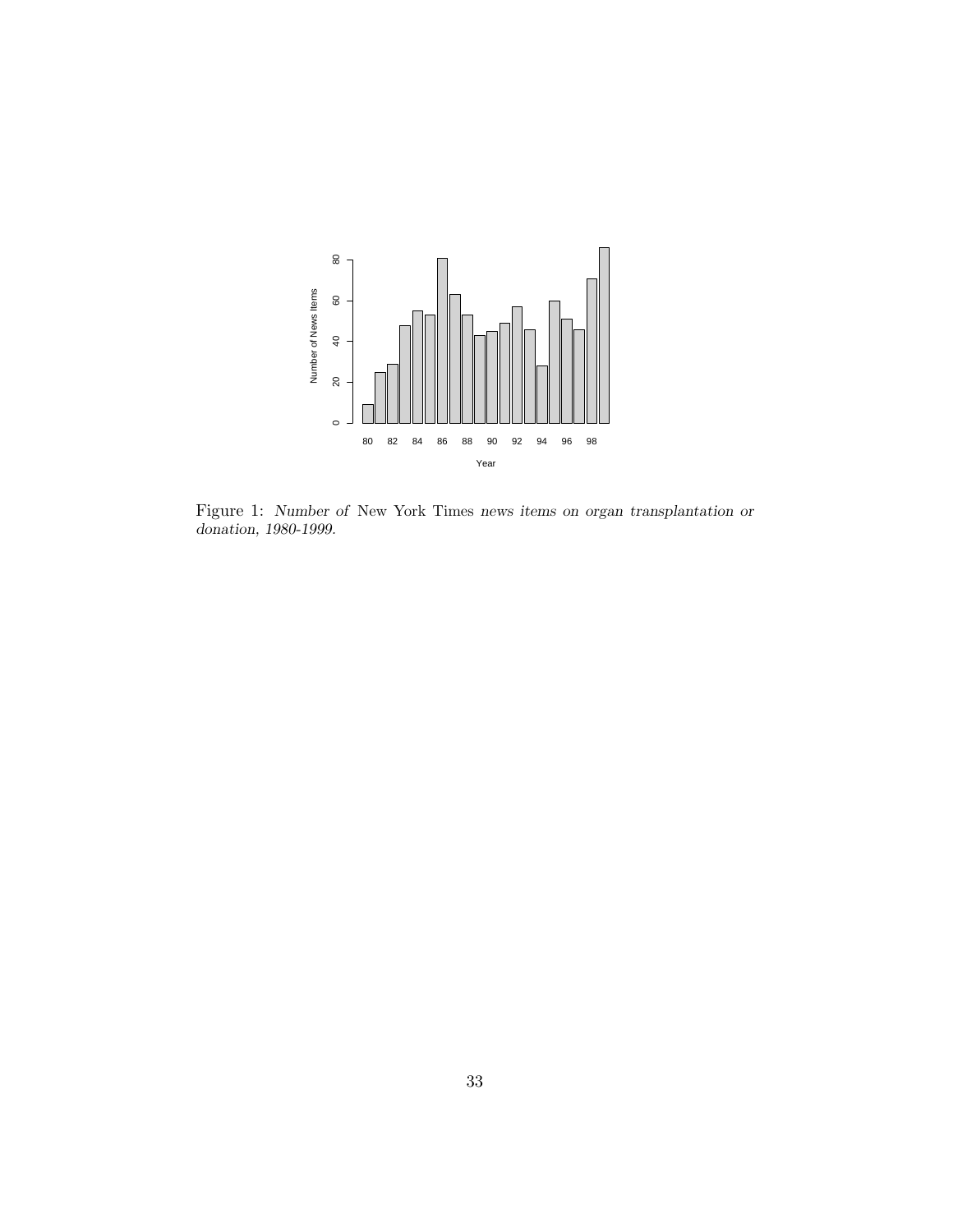

Figure 2: Smoothed (running median) plot of number of New York Times stories about infants or children, as a percentage of all stories about organ donation or transplantation, 1980-1999.